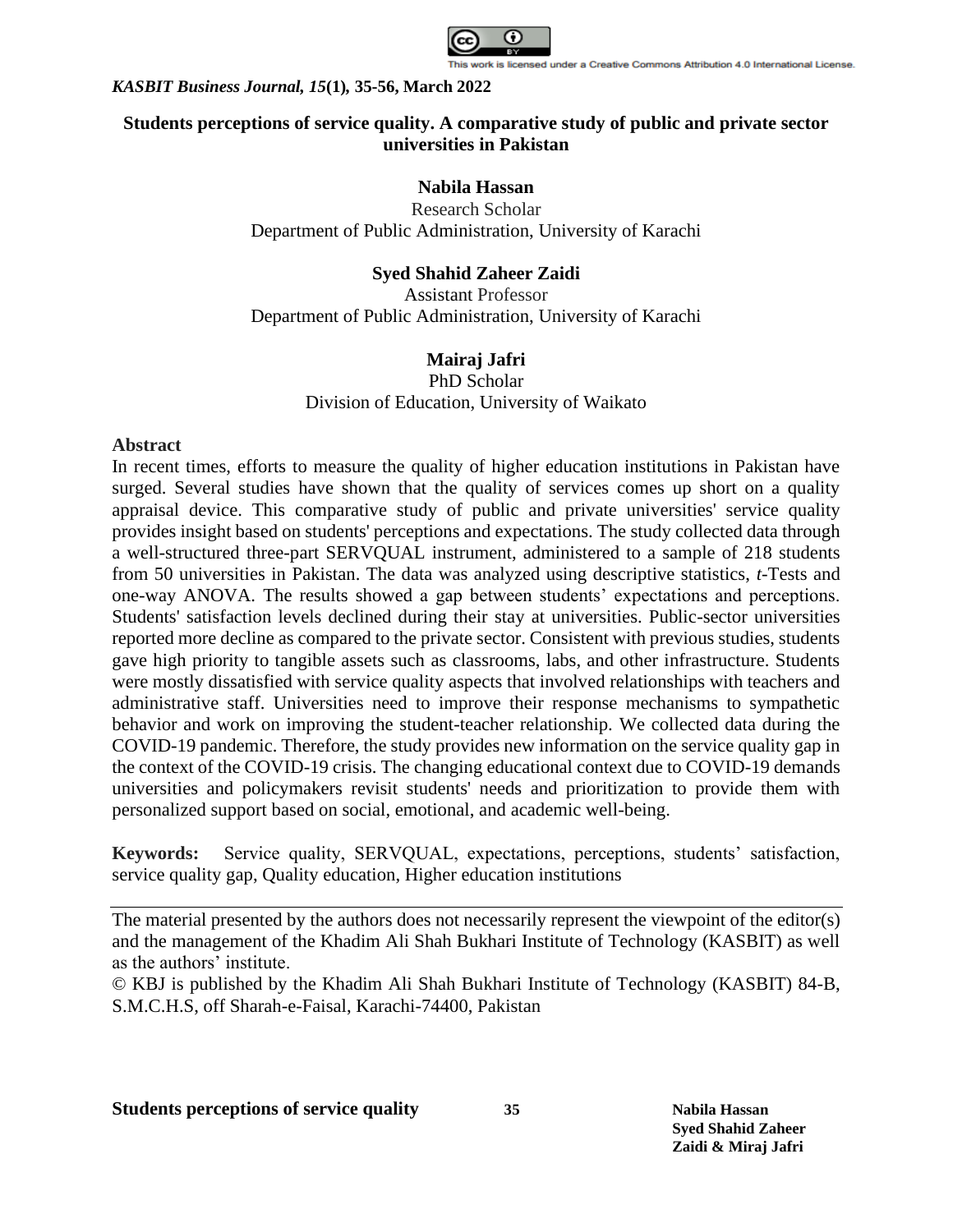

## **Introduction**

Quality education empowers youth to build up the entirety of their characteristics and abilities to accomplish their probability as exemplified individuals and citizens. Opportunely, Pakistan boasts the world's largest youth population, with 64 percent of the population under the age of 30 (Ahmad, 2018). Pakistan can greatly surge ahead both economically and socially by providing quality education and professional skills to the massive youth labor force that would futuristically raise the level of output and the rate of growth (Husain, 2005). In this regard, the role of the country's higher education institutions (HEIs) is considered crucial. The HEIs efforts to integrate Pakistan's legions of youngsters into the education system and the labor market seems plausible. However, the quality of educational services offered is widely criticized due to reasons such as inadequate infrastructure (Khurshid et al., 2021), teaching quality (Qureshi et al., 2012), reliable and responsive administrative support and policies (Hassan & Jafri, 2017).

There has been a substantial discussion about the meaning of Service Quality in higher education, which have definite excellence as the distinction in teaching. Rendering to Hossain and Abdullah (2006), quality is the conformance of teaching production to the deliberate aims. They explained service quality in education is the valuation of pupils' facilities in educational institutions. The facilities include both tangibles such as infrastructure to intangibles such as teaching quality. Researchers used several models to investigate service quality. Among these, the five-dimensional SERVQUAL model (Service Quality Model) presented by Parasuraman et al. (1985) has been widely used and accepted (Aboubakr & Bayoumy, 2022; Hassan & Jafri, 2017; Sukardi et al., 2022). The five dimensions are reliability, responsiveness, tangibility, assurance and empathy. These dimensions are widely accepted and used in various sectors and contexts.

The SERVQUAL model intended to amount provision excellence as professed by customers. It gives the chance to an organization to evaluate its service quality execution based on five dimensions measurements. Customers can be mandated into various segments depending on their individual SERVQUAL scores. SERVQUAL gap investigation approach appears to be an intelligent and direct idea and the survey is additionally pre-portrayed and can be adjusted as required. Essentially, SERVQUAL is an effective measurably valid benchmarking instrument because of all the field testing and refinement (Amelia et al., 2011).

Pakistan is a developing country that places a high value on human capital developed through a higher education system that includes both public (government-funded) and private (student tuition fees-funded) institutions. Most degree-awarding higher education institutions are chartered (recognized) universities chartered by the federal or provincial governments based on the recommendations of the Higher Education Commission (HEC), but they also include research institutes or military academies. According to the HEC Pakistan, there are more than 233 chartered HEIs in the public and private sector that compete for students and funding. Sixty per cent (140) of the 233 accredited universities are public, while the rest are private. Altogether, around two million students are enrolled in these HEIs (UNESCO, 2021). Many private providers are smaller, specialized, market-oriented institutions that primarily offer programs in fields like business management and information technology. Public universities, on the other hand, are large, multifaculty research institutions that provide a full range of academic programs in fields such as science, engineering, and medicine. Pakistan's HEIs compete based on quality assurance, teaching

## **Students perceptions of service quality 36 Nabila Hassan**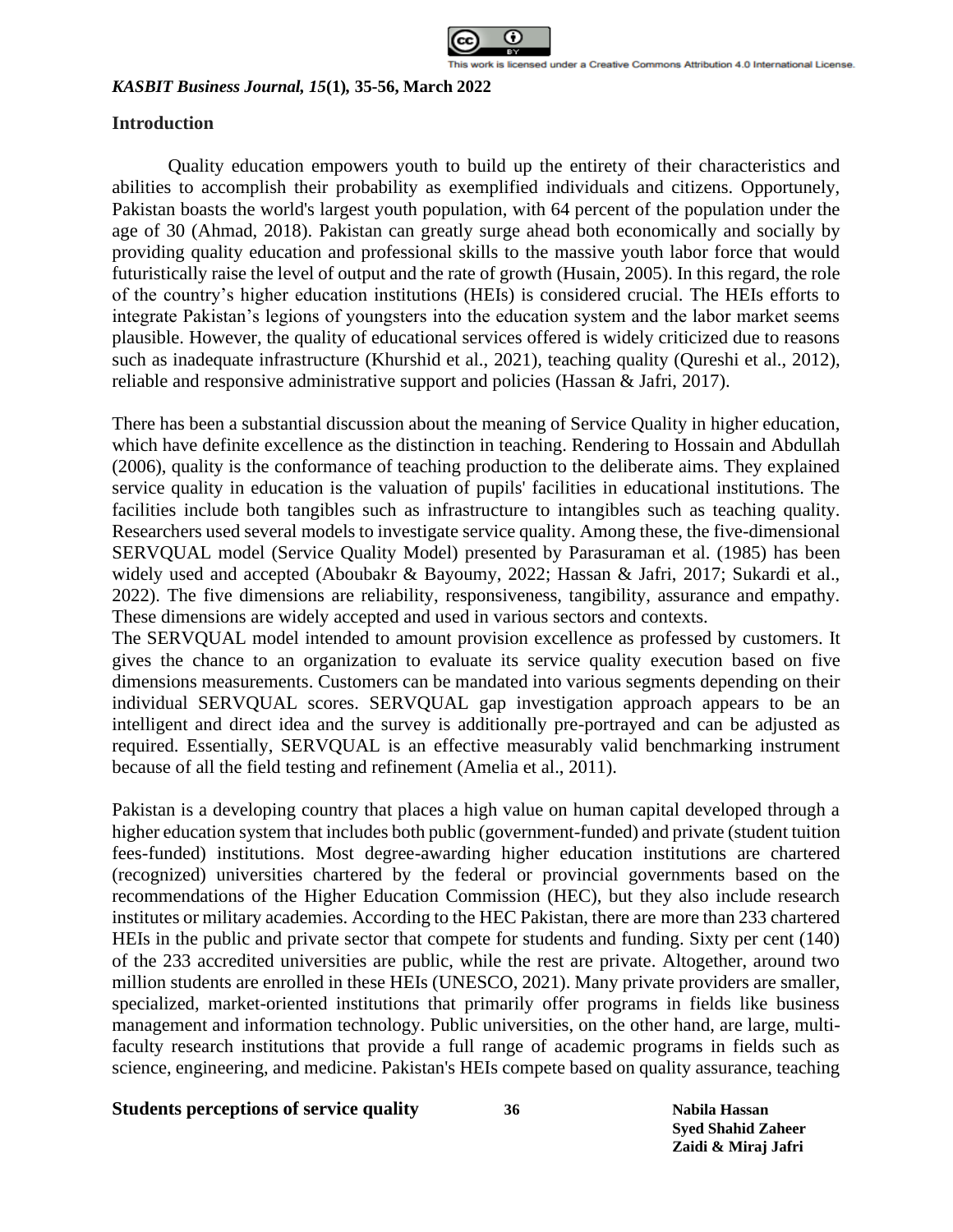

quality, research, finance, facilities, social integration, and community development (Akhtar et al., 2015).

The efforts to measure Pakistan higher education system have surged in recent times. Several studies show the quality of services comes up short on a quality appraisal device. Studies found gaps in expected and perceived services with a low level of students' satisfaction (Hassan & Jafri, 2017; Khurshid et al., 2021; Palupi & Ramadhani, 2020). Students are the most important customers in the educational sector. They are the primary recipients of the services provided. The satisfaction of other important stakeholders, such as parents, is dependent on student satisfaction. Given this, institutional efforts to improve services and quality should be centered on ensuring that these students are satisfied (Gruber et al., 2010). However, according to a prior study related to this research, student satisfaction in the majority of HEIs in Pakistan is not among the highest (Hassan & Jafri, 2017). On the other hand, the number of higher educational institutions is increasing day by day, with little attention paid to the quality of services they provide. Consequently, the institution's image and students both are suffering. Though, several HEIs (public/private) are making efforts to improve their services as per the Higher Education Commission of Pakistan (HEC) guidelines. Still, HEIs need regular measurement of service quality gaps (Barnes, 2007). The service quality gap or satisfaction gap is defined as the difference between Expectations (E) (student's belief that something will happen or be the case) and Perception (P) (students get aware of something through the experience) that need to be analyzed (Lee, 2006). The gap model is represented by the following simple yet complex equation for this study;

*Satisf* 
$$
(S)
$$
 = *Perception*  $(P)$  - *Expectations*  $(E)$ 

Subsequently, the measurement of service quality becomes a continuous function that facilitates maintaining an acceptable quality level to accomplish the scholastic objectives (Khan & Nawaz, 2011) and improve satisfaction (Lee, 2006). This study measured the service quality gap of both private and public universities in Pakistan using a SERVQUAL model. The results of the study may facilitate HEIs in Pakistan to understand what students require or where they are lacking in providing quality services.

Based on the above problem discussion this study first investigates the most prioritized service quality dimensions and then the service quality gap (SERVQUAL model) using the following research questions;

- What are the most important service quality dimensions for students at Pakistan's public and private universities?
- What is the service quality gap of Pakistani public and private universities?

However, the objectives set are as follows;

- Determine the relative importance of each of the service dimensions when students' asses the service quality of an educational institution;
- Determine students' expectations and perception of the current level of service; To find out better quality measure

## **Students perceptions of service quality 37 Nabila Hassan**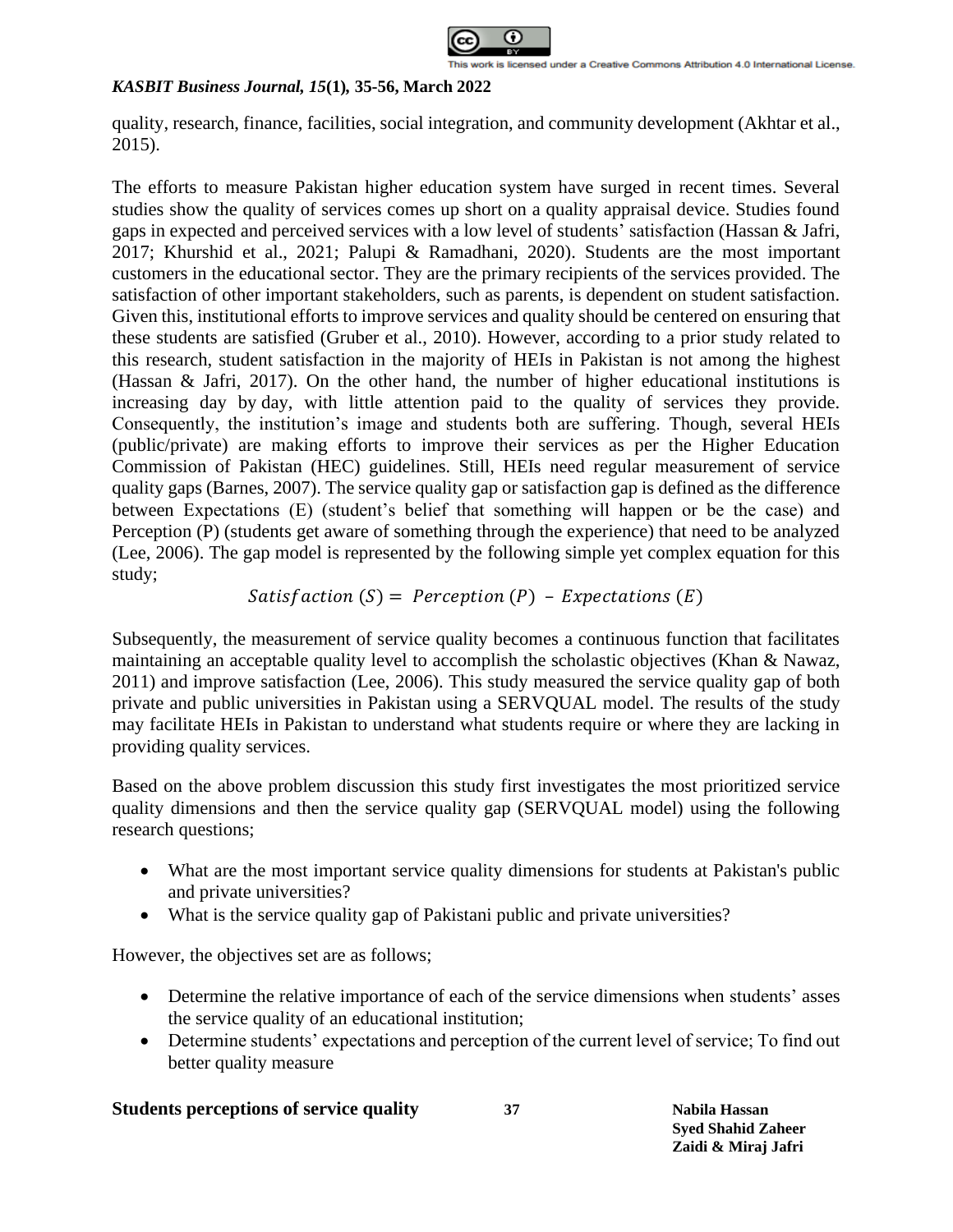

• Identify problems faced by students and suggest measures for the improvement of educational institutions

# **Literature review**

## *Service Quality*

The SERVQUAL model is widely used to measure the quality of services offered by institutions (Aboubakr & Bayoumy, 2022). Parasuraman et al. (1988) first defined and measured service quality using SERVQUAL. They argued services are intangible, assorted, perishable, thus require a distinct framework for the explanation and measurement of quality. Consumers of products judge quality based on tangible indicators. However, the quality of services is generally determined by experience, which is difficult to quantify and analyze (Parasuraman et al., 1988; Parasuraman, et al., 1991). They described service quality as the difference between what customers want (expectations) and what they experience (Perception). They developed a service quality measuring scale 'SERVQUAL' based on this notion. According to Parasuraman et al. (1991), if the "experienced service is less than the expected service", the service quality is unsatisfactory (p. 39). They identified service quality as a set of 22 elements constituting five distinct dimensions as tangibility, reliability, responsiveness, assurance and empathy (see *[Table](#page-3-0)  [1](#page-3-0)*). According to Parasuraman et al. (1991), reliability is largely concerned with service outcome. Whereas the remaining four dimensions tangibility, responsiveness, assurance and empathy are more concerned with the service process. Parasurman et al. measured customers' expectations and perceptions on a 7-point Likert scale to determine perception minus expectations gap scores. They concluded, to achieve a higher degree of service quality the difference should be higher. *Table 1: Definitions of five service quality dimensions adopted from Parasuraman et al. (1991)*

<span id="page-3-0"></span>

| Dimensions     | Definition                                                                                                           |
|----------------|----------------------------------------------------------------------------------------------------------------------|
| Tangibility    | Appearance of physical facilities, equipment, personnel and<br>written materials                                     |
| Reliability    | Ability to perform the promised service dependably and<br>accurately                                                 |
| Responsiveness | Willingness to help customers and provide prompt service                                                             |
| Assurance      | Employees' knowledge and courtesy and their ability to<br>inspire trust and confidence                               |
| Empathy        | Caring, easy access, good communication customer<br>understanding and individualized attention given to<br>customers |

The initial use of the SERVQUAL model by other researchers found criticism. The critics (see Babakus & Mangold, 1992; Carman, 1990) found SERVQUAL a poor fit to measure service quality. Any researcher can use this gap model to find distinct scores based on different mental filters (Brown et al., 1993). Noteworthily, Parasuraman, Berry, and Zeithaml (1991) re-examined

### **Students perceptions of service quality 38 Nabila Hassan**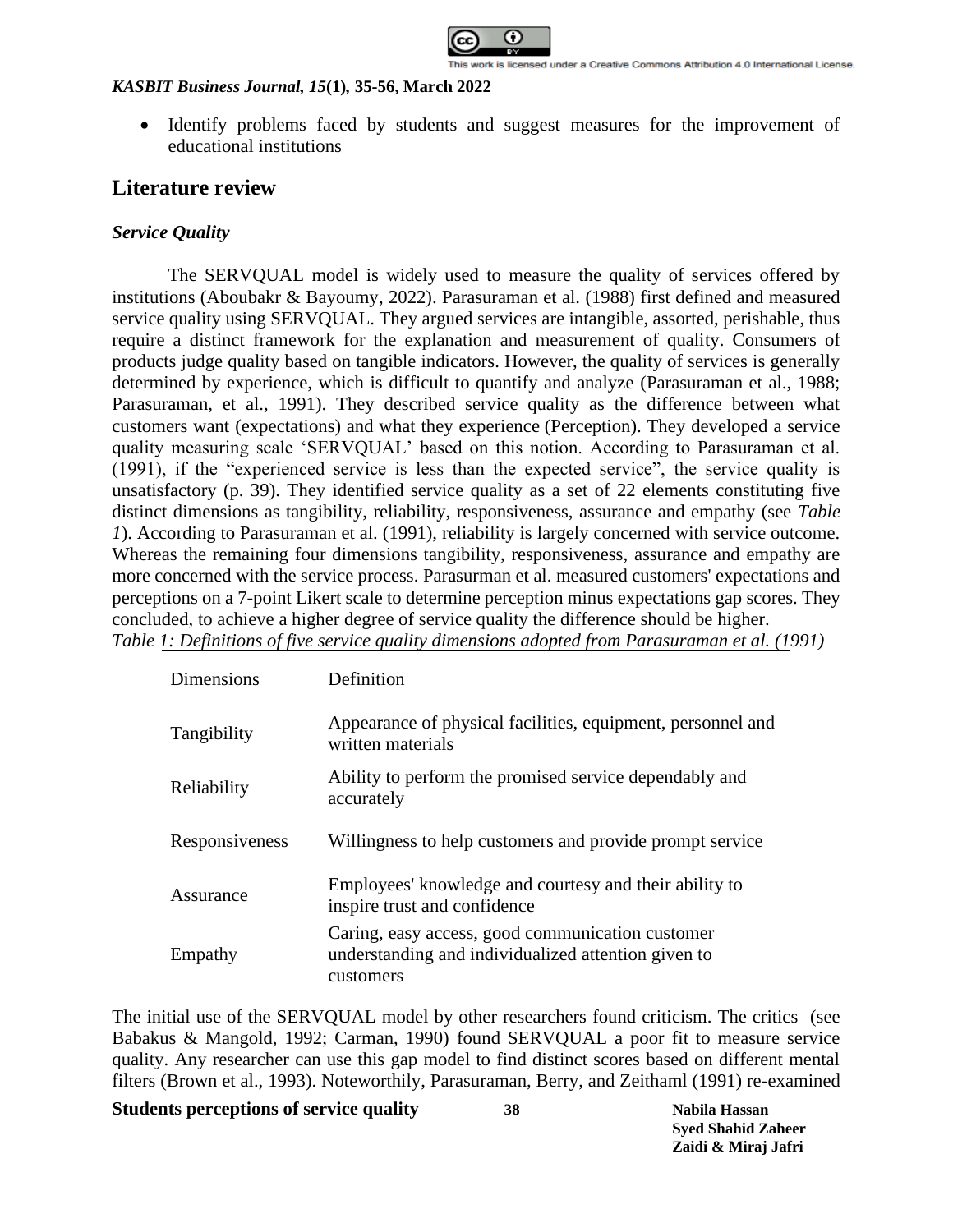

the SERVQUAL instrument's scale dependability by re-applying it to three distinct service sectors, including telecommunication, insurance firms, and banks. The reexamination helped to enhance the dimensions and validated the SERVQUAL model's reliability and validity. Cronin and Taylor (1992) used four surveys (SERVQUAL, importance-weighted SERVQUAL, SERVPERF and importance-weighted SERVPERF) in four different service industries. Subsequently, they found the SERVPERF more appropriate to define the service quality. Later, Teas (1993) also agreed with Cronin and Taylor (1992) that un-weighted perceived performance scales such as SERVPERF establish better concurrent and construct validity. However, further advances in research found SERVQUAL a useful tool to measure the relationship among dimensions of service quality and customer satisfaction (Al-Alak & Alnaser, 2012; Khan & Nawaz, 2011; Malik et al., 2010). Particularly, Hill (1995) applied SERVQUAL in tertiary education, Anderson (1995) used the SERVQUAL instrument to measure the quality of services of University Health Center, Hassan and Jafri (2017) used SERVQUAL to understand the differences in services of various HEIs. Whereas Khurshid et al. (2021) used the SERVQUAL model to measure the competitive dimension of the physical infrastructure of Pakistani universities.

## *Importance of Service Quality in the Education Sector*

Understanding the complexities of the evaluation process in measuring the quality of education is a crucial first step in developing and implementing effective strategies (Sukardi et al., 2022). The SERVQUAL approach has been advocated for inclusion in the list of quality appraisal scales as an instrument that can effectively assess the quality of education services in higher education institutions (Aboubakr & Bayoumy, 2022). In the education sector, students are the customer (McElwee & Redman, 1993; Rigotti & Pitt, 1992). The lower perceived service quality by students may seriously impact the reputation of universities (Hossain, 2013). Hassan and Jafri (2017) asserted that students are more satisfied when their university makes efforts to understand the link between the service attributes and the educational accomplishments that students achieve. Table 2 outlines the wide range of educational services provided by most universities. The description covers both objective properties (function of service) and subjective attributes (opinions) of university services (Lee, 2006). Student needs are the focal point of each dimension's description, because students' needs, when fulfilled, significantly affect satisfaction.

| <b>Dimension</b>   | <b>Description in Educational Context</b>                                                                                                                                                                                                                                                                                                                                                                                |
|--------------------|--------------------------------------------------------------------------------------------------------------------------------------------------------------------------------------------------------------------------------------------------------------------------------------------------------------------------------------------------------------------------------------------------------------------------|
| <b>Tangibility</b> | The appearance of actual classrooms, labs, library, cafeteria,<br>equipment including teaching aids, teachers' qualification, and<br>correspondence materials (M. C. Hill $&$ Epps, 2010). It may also<br>include the university's staff appearance and the state of the<br>structure inside (seating arrangement), and outside, university<br>signs, symbols, logos, and commercial materials (Lin Tan &<br>Foo, 1999). |

*Table 2: Aspects of five dimensions of service quality in HEIs*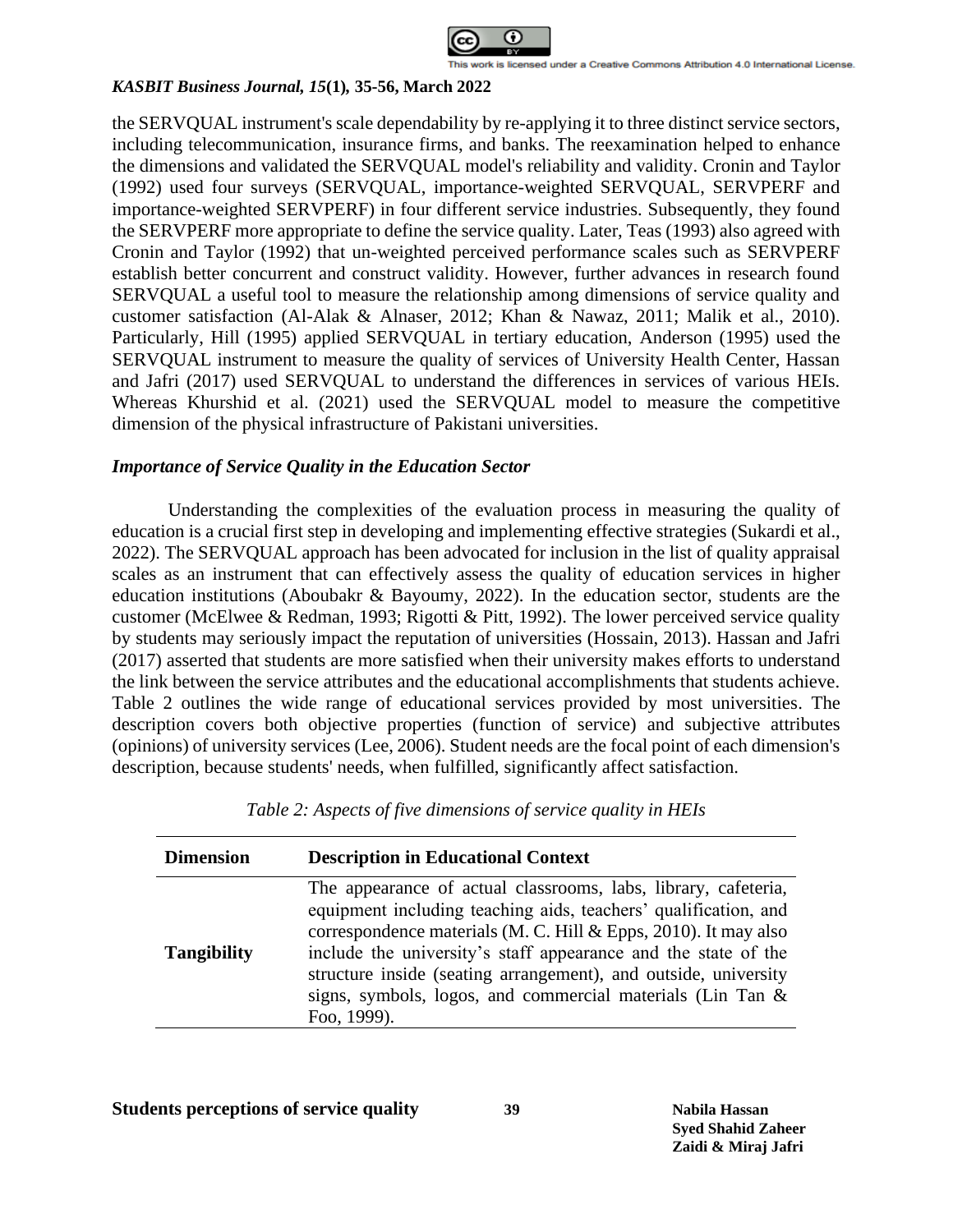

| <b>Reliability</b>    | Teachers and other academic support staff's ability to carry out<br>the guaranteed services constantly and precisely, or follow<br>through on their guarantees. This measurement is basic, as<br>students desire to enroll in universities that stay loyal to their<br>obligations. Universities need to keep students informed about<br>their examination policies, cancellation of admission, fee<br>structure, and any amendments that may be made (Ramsden,<br>1998).                                                                           |
|-----------------------|-----------------------------------------------------------------------------------------------------------------------------------------------------------------------------------------------------------------------------------------------------------------------------------------------------------------------------------------------------------------------------------------------------------------------------------------------------------------------------------------------------------------------------------------------------|
| <b>Responsiveness</b> | Willingness to help students and offer support whenever<br>required. This measurement is concerned with managing the<br>students' solicitations, questions and issues instantly and<br>mindfully. A university is considered responsive when it imparts<br>to its students what amount of time it would require to find<br>solutions or have their issues managed (Cook & Leckey, 1999).<br>To be effective, universities need to ponder responsiveness<br>according to the perspective of the students instead of the<br>universities' viewpoints. |
| <b>Assurance</b>      | Assurance is dependability, civility, validity, and security.<br>Information about the information and civility of university staff<br>and their capacity to rouse trust and certainty. Assurance may<br>also include parents' trust in university staff, i.e., parents feel<br>that their children are in a safe and conducive environment<br>(HamidUllah et al., 2011; Hassan & Jafri, 2017).                                                                                                                                                     |
| <b>Empathy</b>        | The university's personalized and attentive treatment of students<br>(combines unique elements of access, correspondence, and<br>understanding of the students) (Al-Alak & Alnaser, 2012).<br>Students ought to be treated as they are interesting and<br>extraordinary. Sympathy can be shown in different ways such as<br>student's name, his /her inclinations<br>knowing the<br>and<br>requirements.                                                                                                                                            |

The higher education institutions (HEIs) need to look for models capable of assessing students' perceptions (Abdullah, 2006). They need to focus on how society values the skill and capacity of university graduates (Ginsburg, 1991; Lawton, 1992) along with how graduate students perceive their overall learning environment (Pimovski, 1991; cited in Abdullah, 2006). In Pakistan, the Higher Education Commission (HEC) assesses the quality of higher education institutions. However, HEC mainly monitors policies, general practices and the structure of courses. While universities are responsible for assessing the student satisfaction gap (P-E). Provision of service quality means attraction, satisfaction and retention of students, which directly impact job security, funding and capability of HEIs (Low, 2000). The teaching methods (responsiveness and reliability), the teaching staff (tangibles) and the good administration support (assurance and empathy) lead to student satisfaction (Marzo Navarro et al., 2005) and reflects higher perceived service quality (Gruber et al., 2010). In a recent study, Aboubakr and Bayoumy (2022) also found reliability, followed by tangibles, as the highest-rated dimension that contributes to students' satisfaction, whereas assurance was the lowest-rated dimension. Among The absence of any of the

### **Students perceptions of service quality 40 Nabila Hassan**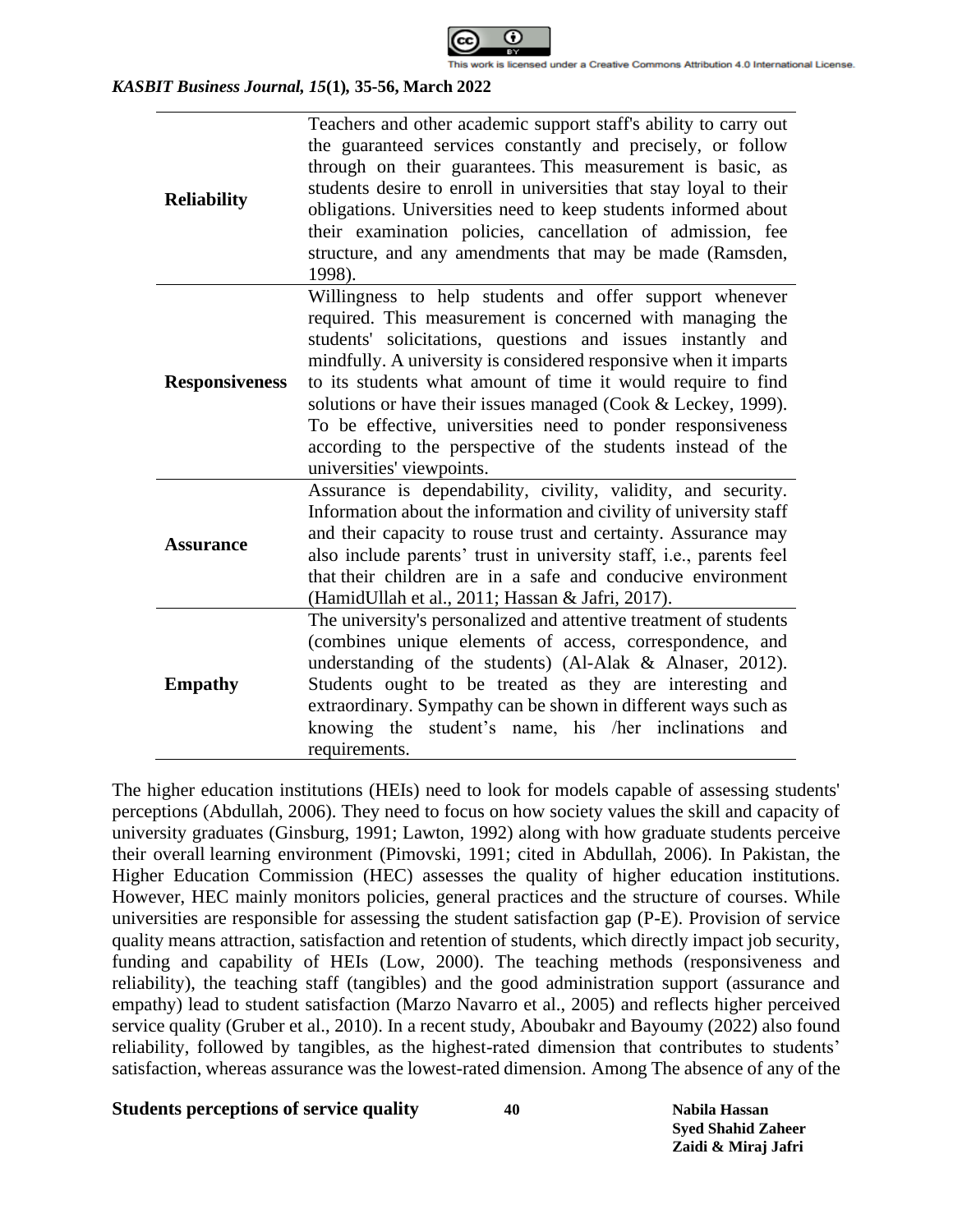

five service quality dimensions either reliability, tangibility, responsiveness, assurance or empathy leads students to dissatisfaction (Douglas et al., 2008). Donaldson and Runciman (1995) identified service quality as a key strategic component for institutions seeking to increase market share and preserve a distinct image.

In a nutshell, students who have had a positive experience at their university are more likely to be satisfied with the institution than those students who have had a negative experience (DeShields et al., 2005). Institutions need to meet students' expectations as it affects students' level of satisfaction and their perceptions of institutional effectiveness (Juillerat & Schreiner, 1996). Helgesen and Nesset (2007) confirmed the positive relationship between service quality and student satisfaction. To conclude, the SERVQUAL scale is appropriate for measuring the quality of services. The current study uses the SERVQUAL scale to evaluate the quality of services offered by public and private universities in Pakistan. The next section presents the methodology used to conduct the research.

# **Methodology**

The quantitative study followed a descriptive research design, where participants (students) shared their experiences and personal views. An online survey questionnaire previously used by Hassan and Jafri (2017) was adopted to collect primary data. The survey instrument contained three parts. Part 1 collected information on students' prioritization of five service quality dimensions. Part 2 assessed students' Expectations (E) of the services across the five dimensions using 22 structured statements. Whereas, Part 3 used the same 22 statements across the five SERVQUAL dimensions to assess the students' Perception (P). The 22 statements representing different aspects of service quality were measured on a 7-point Likert scale (1 = low to 7 =  $high$ ). The survey followed the method used by Parasuraman et al (1988), the statements were concisely repeated to measure expectations and then perceptions of services as shown in [Table 3.](#page-6-0) The survey was distributed online to the final semester undergraduate and postgraduate students (both male and female) belonging to 50 Public and Private Universities in Pakistan through an anonymous link in email, Facebook, WhatsApp Groups and LinkedIn.

<span id="page-6-0"></span>

|             | <b>Item</b>                      | No of<br>items |   |   |                | Expectation $(E)$ |   |                |                |   |                | <b>Perception</b> (P) |   |  |
|-------------|----------------------------------|----------------|---|---|----------------|-------------------|---|----------------|----------------|---|----------------|-----------------------|---|--|
|             | <b>Professional Teachers</b>     |                | 2 | 3 | $\overline{4}$ | 5                 | 6 | $\overline{7}$ | 2              | 3 | $\overline{4}$ | 5                     | 6 |  |
|             | Teaching Aids.                   |                |   | 3 | 4              | 5                 | 6 | 7              | 2              | 3 | $\overline{4}$ | 5                     | 6 |  |
| Tangibility | <b>Classrooms Condition</b>      | 5              |   | 3 | 4              | 5                 | 6 | 7              | 2              | 3 | $\overline{4}$ | 5                     | 6 |  |
|             | Seating arrangement              |                | 2 | 3 | $\overline{4}$ | 5                 | 6 | 7              | $\overline{2}$ | 3 | $\overline{4}$ | 5                     | 6 |  |
|             | Cafeteria                        |                | 2 | 3 | $\overline{4}$ | 5                 | 6 | 7              | 2              | 3 | $\overline{4}$ | 5                     | 6 |  |
|             | Reliable Teachers' Performance   |                | 2 | 3 | $\overline{4}$ | 5                 | 6 | 7              | 2              | 3 | $\overline{4}$ | 5                     | 6 |  |
| Reliability | <b>Promised Services</b>         | 5              | 2 | 3 | $\overline{4}$ | 5                 | 6 | 7              | $\overline{2}$ | 3 | $\overline{4}$ | 5                     | 6 |  |
|             | Service right at the first time. |                |   | 3 | 4              | 5                 | 6 | 7              | $\overline{2}$ | 3 | 4              | 5                     | 6 |  |

*Table 3: SERVQUAL instrument to measure expectations and perception scores* 

**Students perceptions of service quality 41 Nabila Hassan**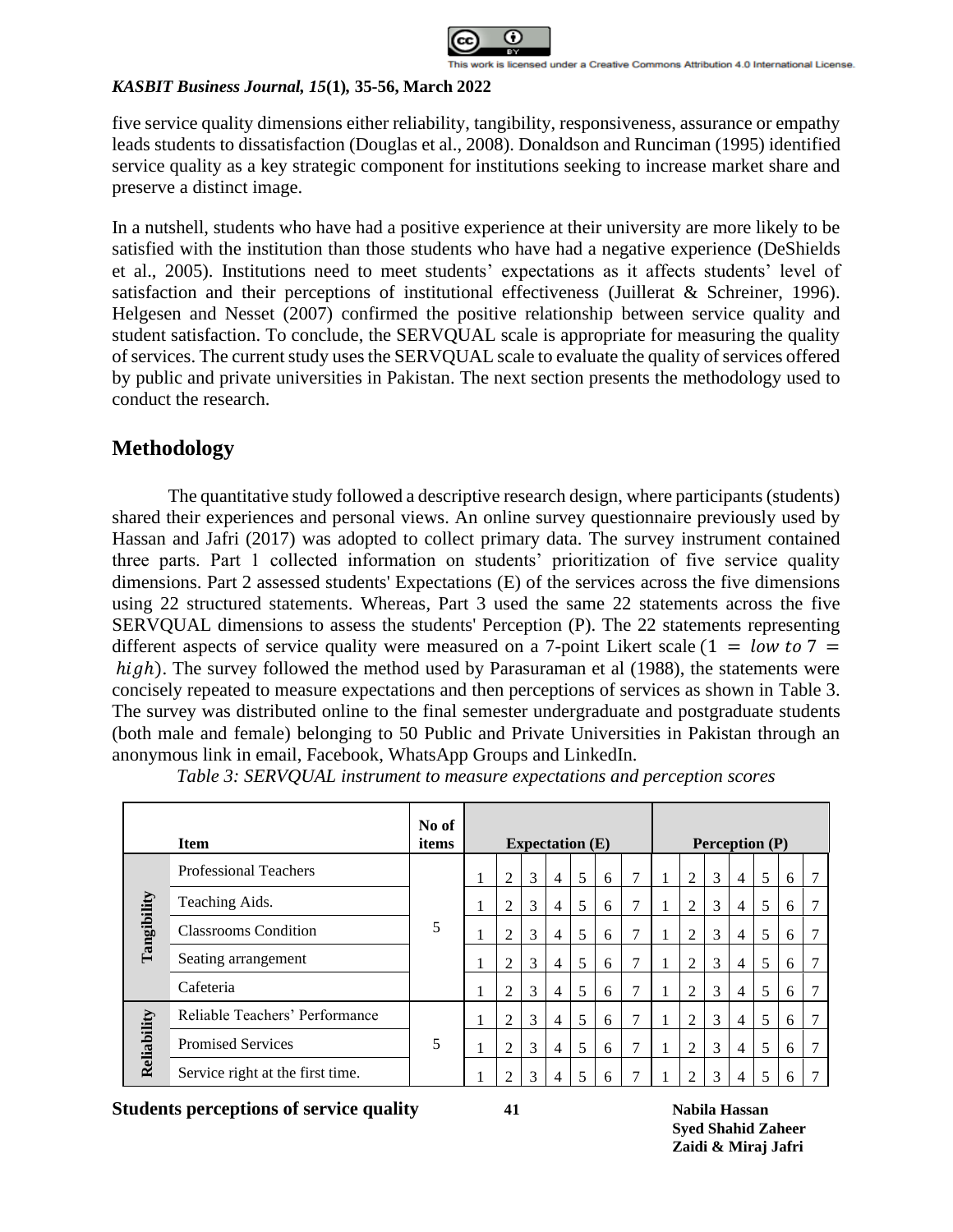

|                | Complete and Accurate Info         |   | 1 | $\overline{2}$ | 3 | $\overline{4}$ | 5 | 6 | 7              | 1 | $\overline{2}$ | 3 | $\overline{4}$ | 5 | 6 |   |
|----------------|------------------------------------|---|---|----------------|---|----------------|---|---|----------------|---|----------------|---|----------------|---|---|---|
|                | Notice before cancelling admission |   | 1 | 2              | 3 | $\overline{4}$ | 5 | 6 | 7              | 1 | $\overline{2}$ | 3 | $\overline{4}$ | 5 | 6 |   |
|                | <b>Listening Complaints</b>        |   |   | 2              | 3 | $\overline{4}$ | 5 | 6 | 7              | 1 | 2              | 3 | $\overline{4}$ | 5 | 6 | 7 |
|                | <b>Adjustment of Classes</b>       |   |   | 2              | 3 | $\overline{4}$ | 5 | 6 | 7              | 1 | 2              | 3 | $\overline{4}$ | 5 | 6 |   |
| Responsiveness | Re-Examination policy              | 4 |   | 2              | 3 | $\overline{4}$ | 5 | 6 | 7              | 1 | 2              | 3 | $\overline{4}$ | 5 | 6 | 7 |
|                | Corrective measures                |   |   | 2              | 3 | $\overline{4}$ | 5 | 6 | 7              | 1 | 2              | 3 | $\overline{4}$ | 5 | 6 | 7 |
|                | <b>Trust on Teachers</b>           |   | 1 | $\overline{2}$ | 3 | $\overline{4}$ | 5 | 6 | 7              | 1 | 2              | 3 | $\overline{4}$ | 5 | 6 | 7 |
| Assurance      | <b>Parents' Trust on Teachers</b>  | 4 |   | 2              | 3 | $\overline{4}$ | 5 | 6 | 7              | 1 | 2              | 3 | $\overline{4}$ | 5 | 6 |   |
|                | Secure Environment                 |   |   | 2              | 3 | $\overline{4}$ | 5 | 6 | $\overline{7}$ | 1 | $\overline{2}$ | 3 | $\overline{4}$ | 5 | 6 | 7 |
|                | Conducive Environment              |   |   | 2              | 3 | $\overline{4}$ | 5 | 6 | $\tau$         | 1 | 2              | 3 | $\overline{4}$ | 5 | 6 |   |
|                | Show Care & Concern                |   | 1 | $\overline{c}$ | 3 | $\overline{4}$ | 5 | 6 | 7              | 1 | $\overline{2}$ | 3 | $\overline{4}$ | 5 | 6 | 7 |
|                | <b>Understanding Needs</b>         | 4 |   | 2              | 3 | $\overline{4}$ | 5 | 6 | 7              | 1 | 2              | 3 | $\overline{4}$ | 5 | 6 | 7 |
| Empathy        | <b>Students First</b>              |   |   | 2              | 3 | $\overline{4}$ | 5 | 6 | 7              | 1 | 2              | 3 | $\overline{4}$ | 5 | 6 |   |
|                | Courteous Staff                    |   |   | 2              | 3 | 4              | 5 | 6 | 7              |   | 2              | 3 | 4              | 5 | 6 |   |

The study defined the Satisfaction Gap model as the difference in expectation and perception scores as shown in Figure 1. The gap model may provide distinct implicative results when Satisfaction is greater than zero (positive value), less than zero (negative value) and equal to zero. The positive value of satisfaction suggests that students are satisfied, i.e., perceptions exceed expectations, whereas the negative value shows that expectations not met. Indifference will occur when the model gives zero, i.e. expectations and perceptions are equal.



*Figure 1: Satisfaction gap model for the study*

# **Findings**

**Students perceptions of service quality 42 Nabila Hassan**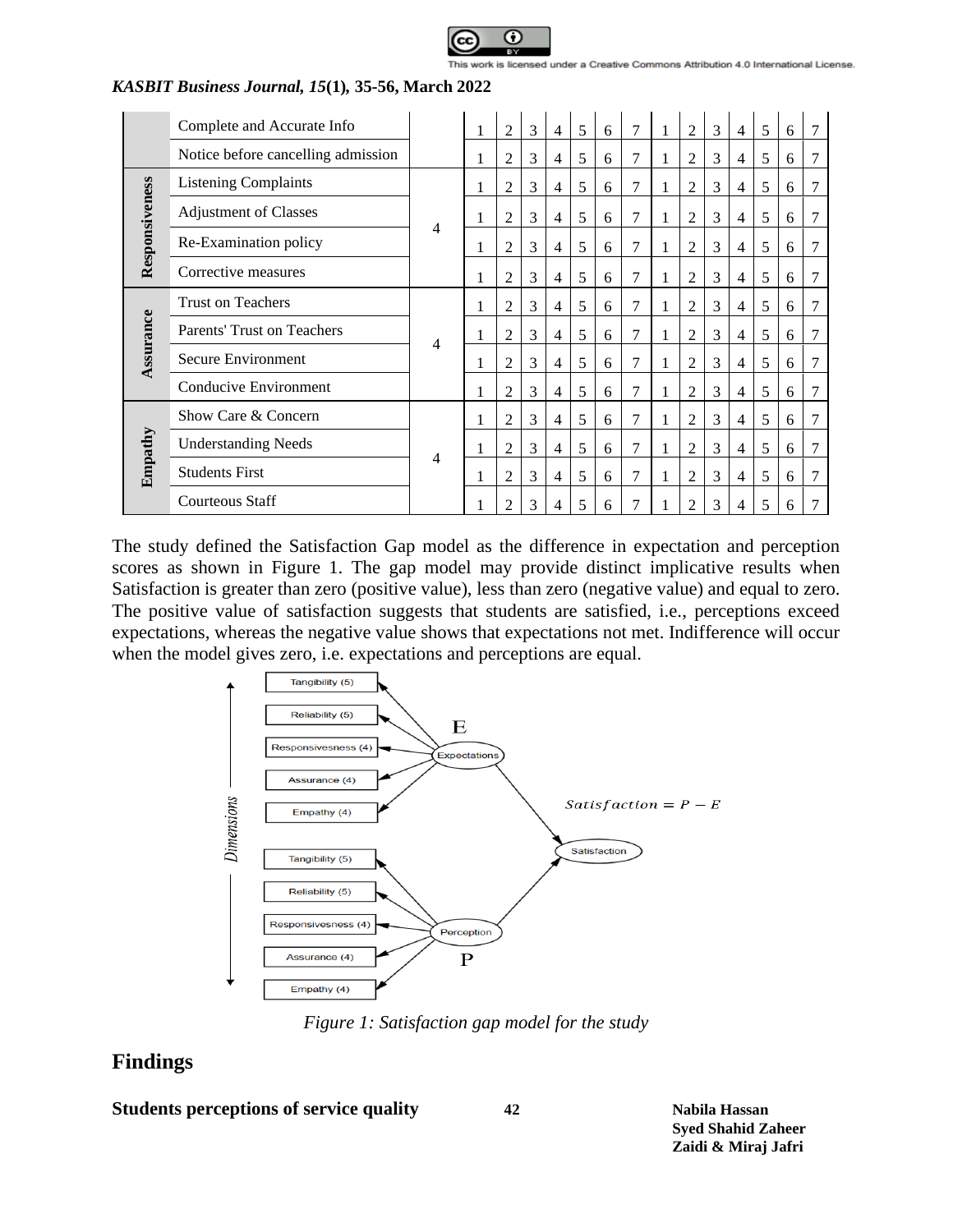

This section contains the results of the data obtained using the SERVQUAL instrument. The following section first presents descriptive results for Part 1, 2, 3 and then proceed with the inferential analyses of the data. As the data belonged to non-parametric variables, descriptive statistics were used to describe the basic features of the survey data.

The survey was distributed online to the students belonging to 50 Public and Private Universities in Pakistan through an anonymous link in email, Facebook, WhatsApp Groups and LinkedIn. Across all social media platforms and email, the survey received 254 responses in total. It is important to note the data was collected during the COVID-19 lockdown, which largely affected data collection efforts. The other strategies such as paper-based distribution and in-person completion of the survey were forced to stop due to COVID-19 breakout. The online responses were screened using the "completion rate" criterion i.e. responses with less than 10% completion rate were excluded. Following the screenin[g process, 218 responses were chosen for analysis from](#page-8-0)  the students of 31 universities (as shown in

[Table](#page-8-0) 4). The SERVQUAL survey instrument was completed by 124 undergraduate and 94 postgraduate students, most of whom were in the last semesters of their respective degrees. The majority of the students belonged to public-sector universities (63%). Fifty-seven per cent (57%) of the students that participated were female, while 43% were male. The SPSS missing values analysis tool was used to further screen 218 responses and found no values missing from the data set.

<span id="page-8-0"></span>

| <b>Name of Universities</b>                     | <b>Frequency</b> | <b>Percent</b> | <b>Cumulative</b><br><b>Percent</b> |
|-------------------------------------------------|------------------|----------------|-------------------------------------|
| University of Karachi                           | 53               | 24.3           | 24.3                                |
| <b>NED</b>                                      | 5                | 2.3            | 26.6                                |
| National University of Science and Technology   | 21               | 9.6            | 36.2                                |
| Shah Abdul Latif University Khairpur            | 11               | 5.0            | 41.3                                |
| <b>IBA Sukkur</b>                               | 11               | 5.0            | 46.3                                |
| Jinnah University for Women                     | 22               | 10.1           | 56.4                                |
| <b>IQRA University</b>                          | 7                | 3.2            | 59.6                                |
| Quaid e Azam University                         | 5                | 2.3            | 61.9                                |
| Institute of Business Management (IoBM)         | 6                | 2.8            | 64.7                                |
| The Millennium Universal College                | 5                | 2.3            | 67.0                                |
| <b>DHA-Suffa University</b>                     |                  | 3.2            | 70.2                                |
| <b>Bahria University</b>                        | 29               | 13.3           | 83.5                                |
| University of Engineering and Technology Taxila | 4                | 1.8            | 85.3                                |
| <b>DOW</b>                                      | 6                | 2.8            | 88.1                                |
| Commecs                                         | 7                | 3.2            | 91.3                                |
| Others                                          | 19               | 8.7            | 100.0                               |

*Table 4: University wise response frequency and 94 of responses*

**Students perceptions of service quality 43 Nabila Hassan**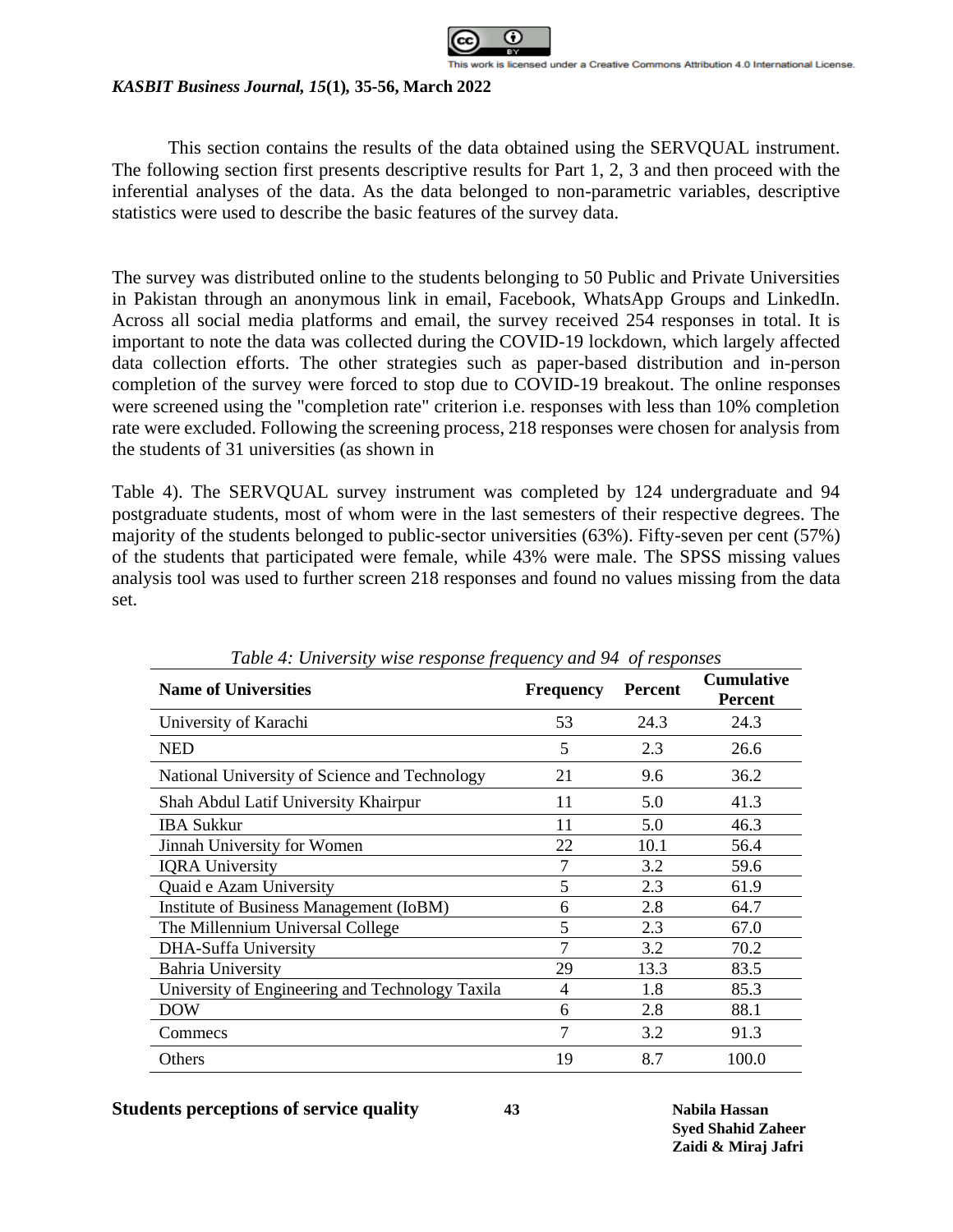

Total 218 100.0

### *Reliability Statistics*

The study adopted a well-established SERVQUAL instrument previously used by researchers (see Hassan & Jafri, 2017). The instrument's scale reliability, as measured by Cronbach's Alpha, was outstanding. The  $\alpha = 0.975$  indicates that the tests and scales that were adopted for gathering research data were an excellent fit for the purpose (Taber, 2018).

Part 1 of the survey asked participants to rank the dimensions of service quality on a scale of one to five. The more important a dimension was to them, the participant could keep that dimension at high priority and vice versa. The first row of [Table 5](#page-9-0) shows the percentages for all dimensions that received Rank 5 (high priority). The most prioritized dimension was Tangibility (22.94%), which included the physical appearance of the university, staff, facilities and communications materials. At Rank 4, the highest prioritized dimension was Empathy (31.65%), which illustrates, apart from tangibility students were largely concerned about the caring and individualized attention that the university's staff provide to them.

| Rank   | <b>Tangibility</b> | <b>Reliability</b> | <b>Responsiveness</b> | <b>Assurance</b> | <b>Empathy</b> |
|--------|--------------------|--------------------|-----------------------|------------------|----------------|
| Rank 5 | 22.94              | 14.68              | 17.43                 | 15.60            | 12.84          |
| Rank 4 | 22.02              | 23.85              | 16.51                 | 21.56            | 31.65          |
| Rank 3 | 18.81              | 20.18              | 23.39                 | 21.56            | 18.81          |
| Rank 2 | 19.27              | 19.27              | 18.35                 | 17.89            | 16.97          |
| Rank 1 | 16.97              | 22.02              | 24.31                 | 23.39            | 19.72          |

<span id="page-9-0"></span>*Table 5: Ranks assigned to service quality dimensions by the participants (percentages)*

Besides, when part 1 data was cross-tabulated with the two groups of universities (private and public) it showed, students who attended public universities had low expectations in all service quality dimensions except Tangibility. Whereas, students at private universities were more inclined to prioritize responsiveness, reliability, assurance and empathy. The major difference between the private and public universities was for the dimension "responsiveness". The students of private universities gave more importance to the willingness of the university's staff to help students and provide prompt service. The dimension "Tangibility" received the same prioritization from both groups.

Part 2 of the survey requested participants to rank their expectations as a student of their University. They were asked to select a score from 1 (very low) to 7 (very high) to show their level of 'Expectations (E)' and 'Perception (P)'. A note to assist students was also provided to define the purpose of both Parts. [Table 6](#page-10-0) shows the descriptive statistics for the five dimensions of the construct Expectation and Perception. For Expectations, notice that the mean values of all items were above five, which shows students were having a relatively high level of expected services from their respective universities. However, the value that appeared most often in the data set was seven( $Mode = 7$ ), which shows very high expectations in all dimensions.

## **Students perceptions of service quality 44 Nabila Hassan**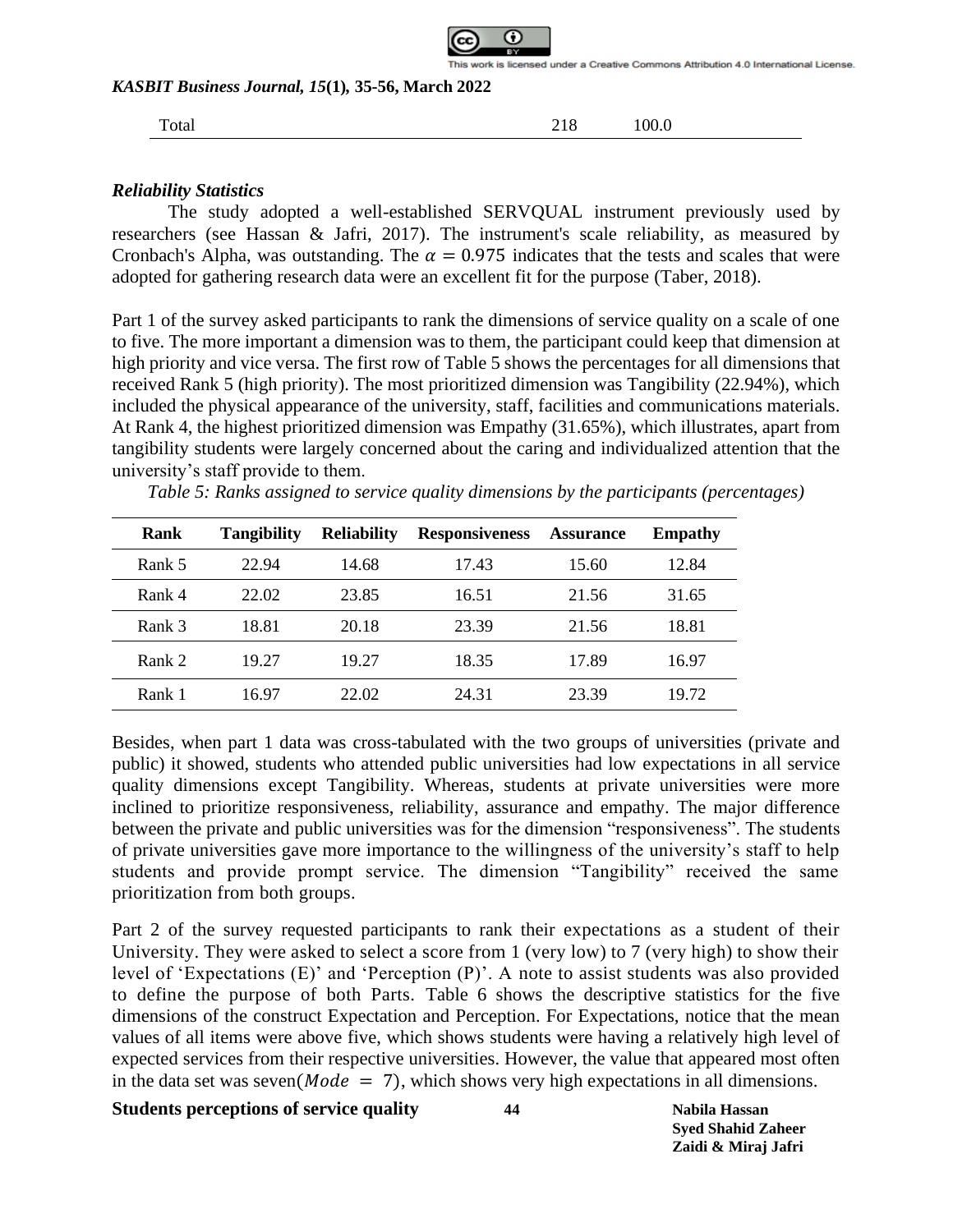

<span id="page-10-0"></span>

|                |                                       |     |      | Expectation (E) |                | Perception (P) |        |                |  |
|----------------|---------------------------------------|-----|------|-----------------|----------------|----------------|--------|----------------|--|
| Item           |                                       |     | Mean | Median          | Mode           | Mean           | Median | Mode           |  |
|                | <b>Professional Teachers</b>          | 218 | 5.80 | 6.00            | 7              | 5.53           | 6.00   | 7              |  |
|                | Teaching Aids.                        | 218 | 5.14 | 5.00            | 5              | 4.98           | 5.00   | 5              |  |
| Tangibility    | <b>Classrooms Condition</b>           | 218 | 5.32 | 6.00            | $\overline{7}$ | 5.02           | 5.00   | $\overline{7}$ |  |
|                | Seating arrangement                   | 218 | 5.16 | 6.00            | $\overline{7}$ | 4.78           | 5.00   | 6              |  |
|                | Cafeteria                             | 218 | 4.62 | 5.00            | $\overline{7}$ | 4.30           | 4.00   | 6              |  |
|                | Reliable Teachers' Performance        | 218 | 5.48 | 6.00            | 6              | 5.22           | 5.00   | 6              |  |
|                | <b>Promised Services</b>              | 218 | 5.00 | 5.00            | 6              | 4.75           | 5.00   | 5              |  |
| Reliability    | Service right at the first time.      | 218 | 4.77 | 5.00            | 6              | 4.72           | 5.00   | 5              |  |
|                | Complete and Accurate Info            | 218 | 5.64 | 6.00            | $\overline{7}$ | 5.27           | 6.00   | $\tau$         |  |
|                | Notice before cancelling<br>admission | 218 | 5.47 | 6.00            | $\overline{7}$ | 5.31           | 6.00   | 6              |  |
|                | <b>Listening Complaints</b>           | 218 | 4.83 | 5.00            | $\overline{7}$ | 4.68           | 5.00   | 5              |  |
|                | <b>Adjustment of Classes</b>          | 218 | 5.28 | 6.00            | $\overline{7}$ | 5.09           | 5.50   | $\overline{7}$ |  |
| Responsiveness | Re-Examination policy                 | 218 | 5.26 | 6.00            | $\overline{7}$ | 4.99           | 5.00   | $\overline{7}$ |  |
|                | Corrective measures                   | 218 | 5.22 | 6.00            | $\tau$         | 4.79           | 5.00   | 6              |  |
|                | <b>Trust on Teachers</b>              | 218 | 5.78 | 6.00            | $\overline{7}$ | 5.35           | 6.00   | 6              |  |
| Assurance      | <b>Parents' Trust on Teachers</b>     | 218 | 5.64 | 6.00            | $\tau$         | 5.43           | 6.00   | $\overline{7}$ |  |
|                | Secure Environment                    | 218 | 5.90 | 7.00            | $\overline{7}$ | 5.56           | 6.00   | $\overline{7}$ |  |
|                | <b>Conducive Environment</b>          | 218 | 5.50 | 6.00            | $\tau$         | 5.13           | 5.00   | $\overline{7}$ |  |
|                | Show Care & Concern                   | 218 | 5.51 | 6.00            | $\tau$         | 5.05           | 5.00   | $\overline{7}$ |  |
|                | <b>Understanding Needs</b>            | 218 | 5.34 | 6.00            | $\tau$         | 5.01           | 5.00   | 6              |  |
| Empathy        | <b>Students First</b>                 | 218 | 5.25 | 6.00            | $6^a$          | 4.94           | 5.00   | 6              |  |
|                | <b>Courteous Staff</b>                | 218 | 5.33 | 6.00            | $\overline{7}$ | 4.94           | 5.00   | 6              |  |

a. Multiple modes exist. The smallest value is shown

When compared with 'Expectation' scores, 'Perception' scores in all five service quality dimensions indicated a significant drop i.e. the value of  $P - E$  was negative. The mode for Perception stayed the same (mode  $=7$ ). However, the frequency of appearance has decreased significantly, indicating that students are less satisfied with the overall services provided by their universities. Only a few services, such as professional teachers, reliable teacher performance, complete and accurate information, and a safe environment were able to somewhat match students' expectations. The Skewness and Kurtosis values for all dimensions were within the range of normality (less than  $\pm 1.0$ ), which showed the distribution of scores was close to normal. The dropline chart of Expectations and Perception by private and public sector universities (see [Figure 2\)](#page-11-0) confirmed a significant drop from expected to perceived services. The drop for public sector

## **Students perceptions of service quality 45 Nabila Hassan**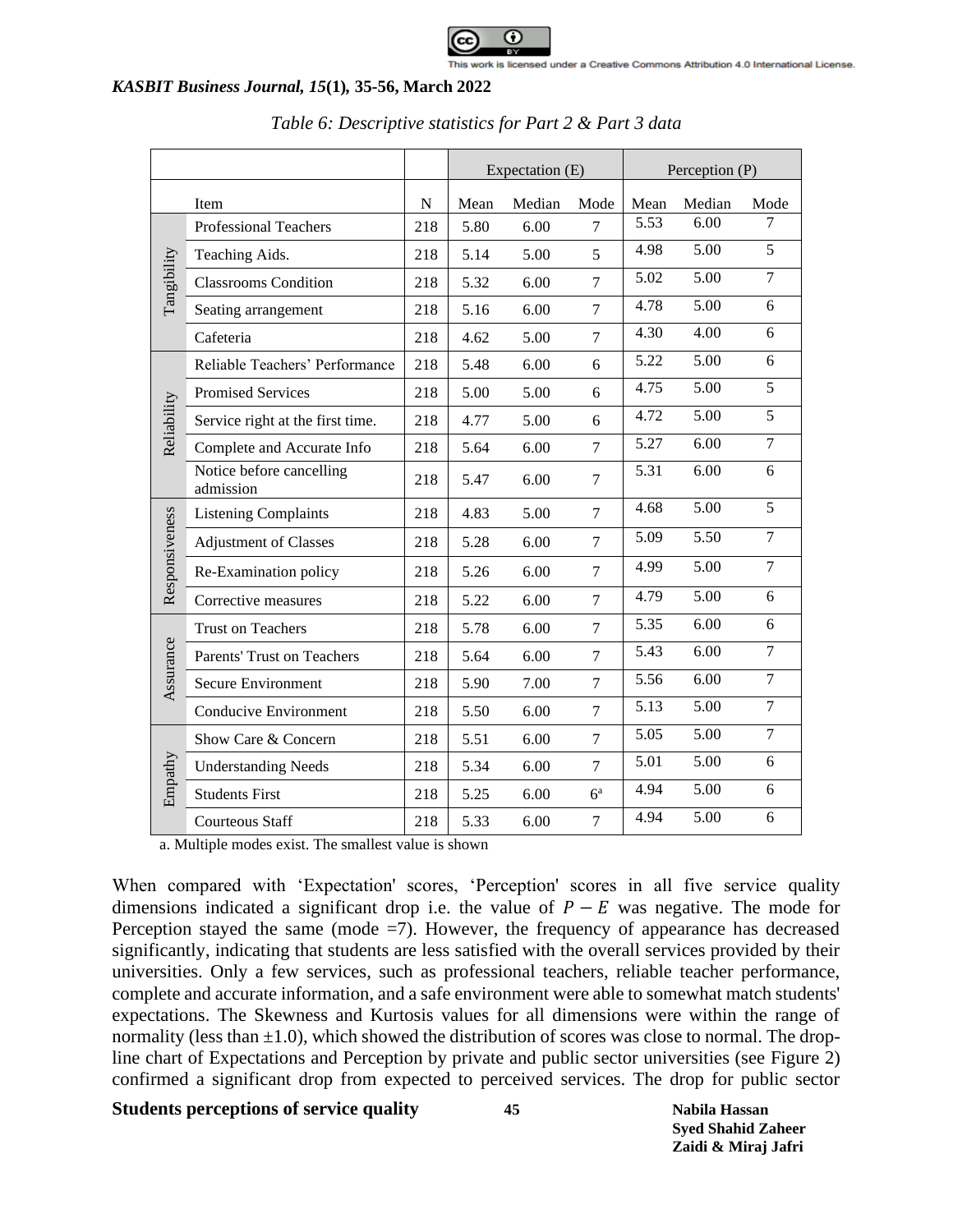

universities is far larger than for private universities. It indicates the public sector universities were unable to meet the low expectations of students. Private sector universities scores also showed a significant drop in overall satisfaction.



<span id="page-11-0"></span>*Figure 2: Mean of Perception and Expectation by group (Private and Public Universities)*

[Figure 3](#page-11-1) shows the drop-line mean of perception and expectations  $(P - E)$  for all the sampled universities in the population. It indicates few universities had a greater P-E drop, i.e., a significant decrease in the overall service quality of the universities. Due to students' initial high overall expectations of private universities, the biggest declines were observed. Those attending public universities had low starting expectations, which decreased further, but were marginally better than private universities.



*Figure 3: University wise Drop-line Mean of Perception, Mean of Expectation*

### <span id="page-11-1"></span>*Inferential Statistics*

**Students perceptions of service quality 46 Nabila Hassan**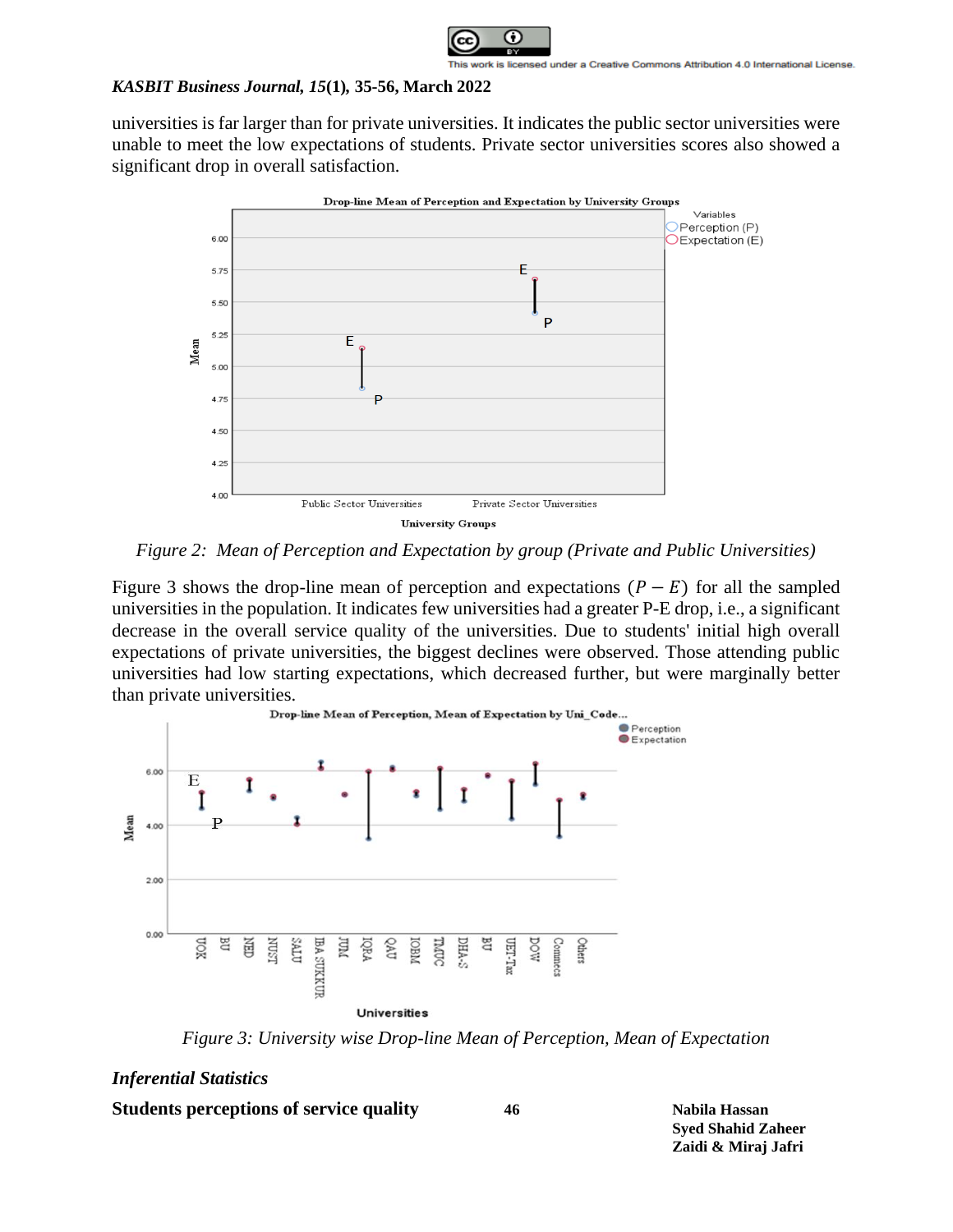

To investigate the differences between expectation and perception of students from both sectors of universities, the dependent (paired sample *t*-Tests) was conducted on expectation and perception scores. The dependent sample *t*-Test compared the means of expectation and perception taken from the same students. The results (see [Table 7\)](#page-12-0) showed a significant difference  $(t = 4.121, p = 0.000)$  in the expectations and perception of students.

<span id="page-12-0"></span>

|        | <b>Paired Samples Test</b>  |        |                   |                           |                                                 |        |       |     |                       |  |  |
|--------|-----------------------------|--------|-------------------|---------------------------|-------------------------------------------------|--------|-------|-----|-----------------------|--|--|
|        |                             |        |                   | <b>Paired Differences</b> |                                                 |        |       |     |                       |  |  |
|        |                             | Mean   | Std.<br>Deviation | Std.<br>Error<br>Mean     | 95% Confidence<br>Interval of the<br>Difference |        |       | df  | Sig. $(2-$<br>tailed) |  |  |
|        |                             |        |                   |                           | Lower                                           | Upper  |       |     |                       |  |  |
| Pair 1 | Expectation<br>- Perception | 0.2958 | 1.0597            | 0.0718                    | 0.1543                                          | 0.4372 | 4.121 | 217 | 0.000                 |  |  |

*Table 7: Results of Paired sample t-Test*

To find differences between the private and public sector universities scores of expectations and perception, an independent sample *t*-Test was conducted. The expectations (see [Table 8\)](#page-12-1) results were statistically significant ( $t = -3.077$ ,  $p = 0.002$ ) and had a mean difference of -0.537. The negative *t* value and mean difference show that students at public universities had much lower expectations than students at private universities. The same is the results for perception ( $t =$  $-3.108$ ,  $p = 0.002$ , mean diff =  $-0.587$ ) that the perception of public sector university students was significantly lesser than the private sector. These findings are consistent with the results of the descriptive statistics [\(Table 6\)](#page-10-0) that showed students had higher expectations and perceptions from private sector universities.

<span id="page-12-1"></span>

|                    |                                |                                                   |       |          | <b>Independent Samples Test</b> |                        |                              |                                            |                                            |              |
|--------------------|--------------------------------|---------------------------------------------------|-------|----------|---------------------------------|------------------------|------------------------------|--------------------------------------------|--------------------------------------------|--------------|
|                    |                                | Levene's Test for<br><b>Equality of Variances</b> |       |          |                                 |                        | t-test for Equality of Means |                                            |                                            |              |
|                    |                                | F                                                 | Sig.  | t        | df                              | $Sig. (2 -$<br>tailed) | Mean                         | Std. Error<br><b>Difference Difference</b> | 95% Confidence<br>Interval of the<br>Lower | <b>Upper</b> |
|                    | Equal variances<br>assumed     | 0.001                                             | 0.979 | $-3.077$ | 216                             | 0.002                  | $-0.53679$                   | 0.17447                                    | $-0.88067$                                 | $-0.19292$   |
| <b>Expectation</b> | Equal variances<br>not assumed |                                                   |       | $-3.078$ | 165.309                         | 0.002                  | $-0.53679$                   | 0.17441                                    | $-0.88115$                                 | $-0.19244$   |
|                    | Equal variances<br>assumed     | 0.025                                             | 0.875 | $-3.108$ | 216                             | 0.002                  | $-0.58680$                   | 0.18881                                    | $-0.95895$                                 | $-0.21465$   |
| Perception         | Equal variances<br>not assumed |                                                   |       | $-3.130$ | 168.749                         | 0.002                  | $-0.58680$                   | 0.18748                                    | $-0.95690$                                 | $-0.21669$   |

*Table 8: Independent sample t-Test results*

The study also conducted mixed-measures ANOVA on expectation and perception scores of public and private sector universities. The ANOVA results (see [Table 9\)](#page-12-2) showed that statistically significant differences exist  $(F(15, 202) = 2.139, p = 0.010; F(15, 202) = 3.279, p =$ 0.000) between the results of two groups.

*Table 9: One-Way ANOVA results*

<span id="page-12-2"></span>

|                                                | <b>ANOVA</b> |                                            |
|------------------------------------------------|--------------|--------------------------------------------|
| <b>Students perceptions of service quality</b> | 47           | Nabila Hassan<br><b>Syed Shahid Zaheer</b> |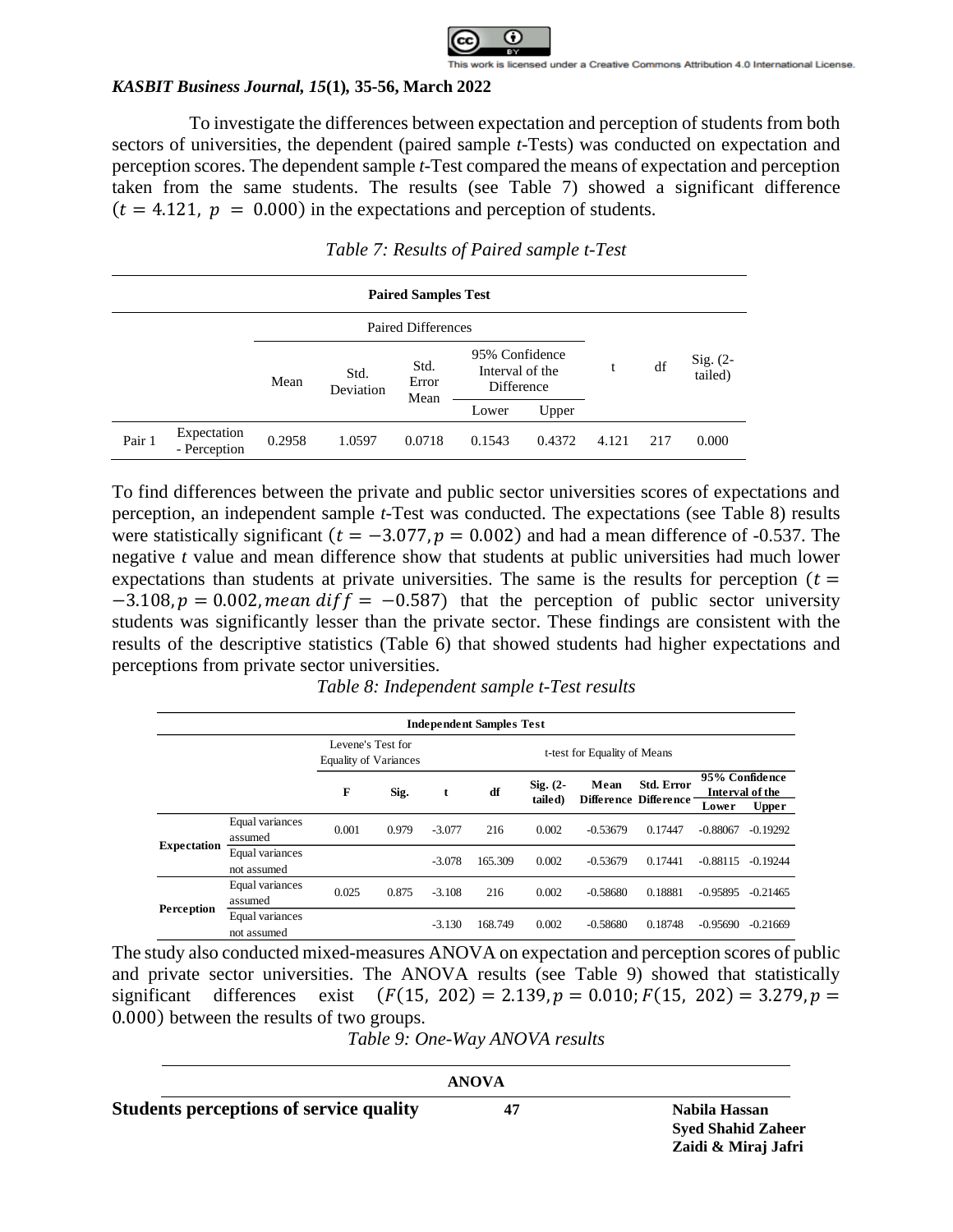

|             |                       | Sum of<br>Squares | df  | Mean<br>Square | $\mathbf F$ | Sig.  |
|-------------|-----------------------|-------------------|-----|----------------|-------------|-------|
| Expectation | <b>Between Groups</b> | 47.634            | 15  | 3.176          | 2.139       | 0.010 |
|             | Within Groups         | 299.916           | 202 | 1.485          |             |       |
|             | Total                 | 347.551           | 217 |                |             |       |
| Perception  | Between Groups        | 79.766            | 15  | 5.318          | 3.279       | 0.000 |
|             | Within Groups         | 327.641           | 202 | 1.622          |             |       |
|             | Total                 | 407.407           | 217 |                |             |       |

The next section of the study will discuss the findings and their interpretation for public and private sector universities in Pakistan.

# **Discussion**

The research purpose was to measure the students' satisfaction i.e. service quality gap through perceptions and expectations scores when students judge the services of their universities. We defined it as the "level of satisfaction" (Lee, 2006). Our findings suggest low satisfaction scores for universities in Pakistan. Except for tangibility, significant differences in the service quality dimensions were found between private and public sector universities. "Tangibility" the most prioritized dimension from both groups (Arshad & Ameen, 2010; Hassan & Jafri, 2017) indicates a link between students' satisfaction and physical aspects of their university (Khoo et al., 2017; Letcher & Neves, 2010). It indicates students seek improved tangible factors that can contribute to higher service quality for educational institutions (Aboubakr & Bayoumy, 2022; Khurshid et al., 2021). Factors such as; 'class setup, digital laboratories and libraries, infrastructure quality and reliability, security, cleanliness and other assured service qualities contribute to the image of excellence being created' (Khurshid et al., 2021, p. 2167).

During the last few years, many private and public sector universities in Pakistan underwent noticeable infrastructural developments (QAA, 2017). However, poor tangibility perceptions scores (as indicated in [Table 10\)](#page-14-0), particularly for public universities, emphasizes the need for more investments in factors related to tangibility. They need to upgrade classrooms and learning centres, incorporate contemporary arrangements such as tiered seating, customize lighting packages, upgrade desk and seat quality and provide students with individual computers (Arshad  $\&$  Ameen, 2010; M. C. Hill & Epps, 2010). Students can tell the difference between a normal classroom and one that has been upgraded. Hill and Epps (2010) suggest, "students rate course enjoyment, classroom learning, and instructor organization higher in upgraded classrooms than in standard classrooms" (p. 65). The finding also indicates the prevailing relation between satisfaction and service quality dimension (Lee, 2006). The results are important for university administrators making or planning to make capital and infrastructure decisions regarding university classroom improvements.

### **Students perceptions of service quality 48 Nabila Hassan**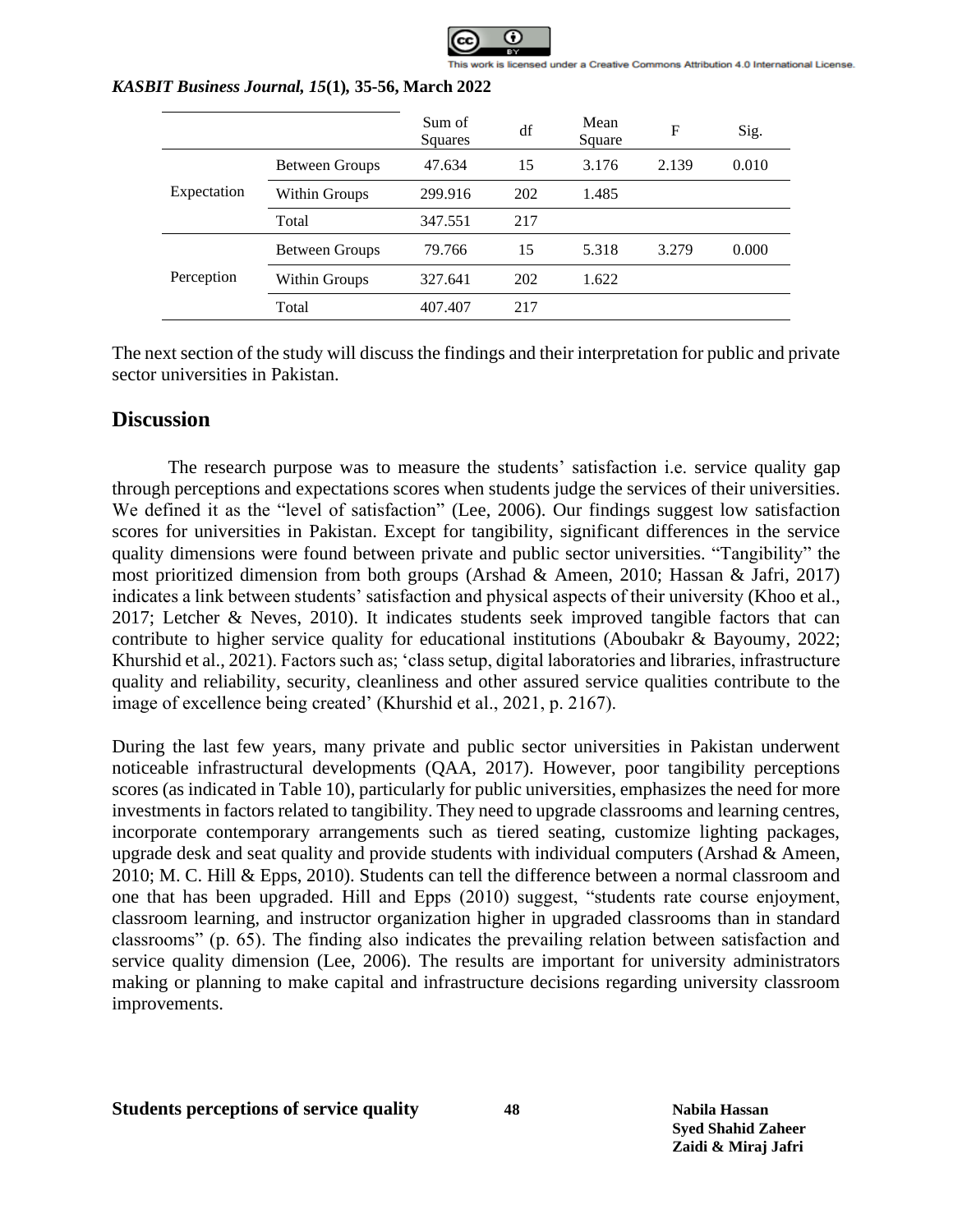

|                       | <b>Public</b> |                        | <b>Private</b> |            |  |
|-----------------------|---------------|------------------------|----------------|------------|--|
| <b>Dimensions</b>     | Mean $(E)$    | Mean<br>$(\mathbf{P})$ | Mean $(E)$     | Mean $(P)$ |  |
| <b>Tangibility</b>    | 4.95          | 4.62                   | 5.66           | 5.44       |  |
| <b>Reliability</b>    | 5.1           | 4.9                    | 5.57           | 5.32       |  |
| <b>Responsiveness</b> | 4.94          | 4.68                   | 5.51           | 5.23       |  |
| <b>Assurance</b>      | 5.55          | 5.16                   | 5.98           | 5.73       |  |
| <b>Empathy</b>        | 5.18          | 4.77                   | 5.68           | 5.36       |  |

<span id="page-14-0"></span>*Table 10: University wise Mean of expectation, Mean of Perception for the five dimensions of Service quality* 

The other notable result was related to responsiveness that received the lowest mean scores for expectations. The students of both groups had poor expectations from universities about their willingness to help students and provide prompt services (Parasuraman, Zeithaml, et al., 1991). Part 3 perception scores indicated a further decline causing lower satisfaction towards the quality of services as shown in [Figure 4.](#page-14-1) Noticeably, the findings indicated wider differences between public and private sector universities' responsiveness scores. Though the private sector scores were lowest, still they performed better when compared with the public sector.



*Figure 4: Group Responsiveness mean scores for expectation and perception*

<span id="page-14-1"></span>Students expressed their dissatisfaction regarding the responsiveness of university administrative staff (Hassan & Jafri, 2017). Lack of administrative support and late response to students queries increases student dissatisfaction (Abbasi et al., 2011). It is critical for both groups of universities to develop improved mechanisms regarding listening complaints, adjustment of classes, reexamination policy and corrective measures. In educational setups responsiveness consists of administration interaction with students in ways such that they understand, value, and support students' important personal needs and goals (Reis & Clark, 2013). University responsiveness policy should be to support and strengthen the relationship with its students. Similarly, students

## **Students perceptions of service quality 49 Nabila Hassan**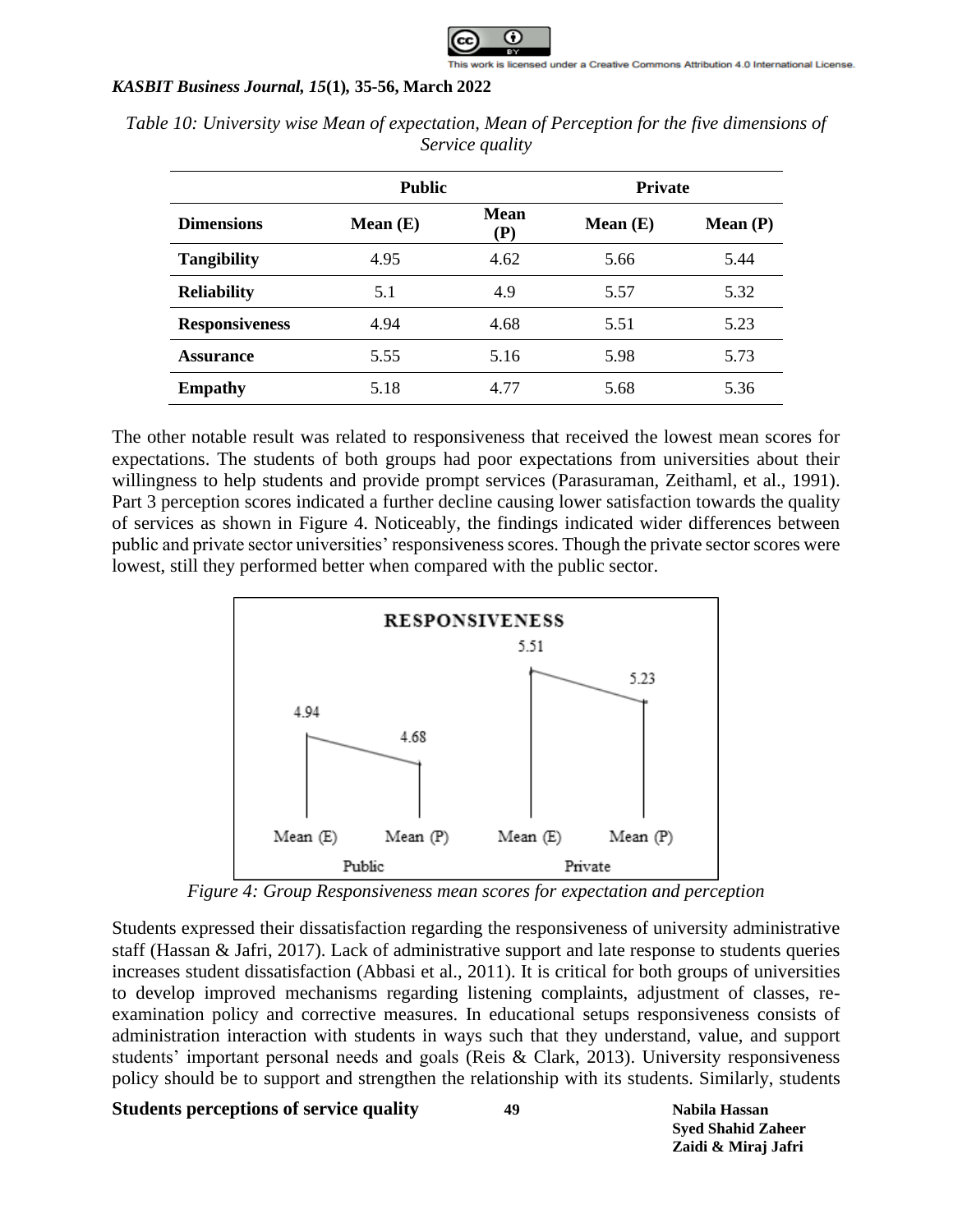

also need to understand that responsiveness is a relational process that develops over time, in which the behaviour of both parties (administration-students) matters (Reis & Clark, 2013).

As previously mentioned the data was collected during the COVID-19 lockdown during which most universities were forced to close and operate online. The universities response to students queries and issues may be influenced by their ability to operate in a fully online environment (Calder et al., 2021; Khalid et al., 2021). Traditionally, public sector universities staff are considered less prepared for the transition to a fully online service environment. Several employees including teachers reported 'stress and anxiety to handle family and work from home' (Khalid et al., 2021, p. 2253). However, the influence of COVID-19 appears to be inconsequential when the results were compared to previous studies (e.g. Abbasi et al., 2011; Hassan & Jafri 2017), which reported similar results for dimension responsiveness. Hassan and Jafri (2017) stressed that universities are facing quality Human Resource acquisition problems. Traditionally public sector universities are accused of not following consistent human resource acquisition policies as compared to the private sector. According to International Labor Organization (ILO), the political and social influence in Pakistan reduced public organizations' ability to make merit-based appointments. Despite this, students ought to have the right to get satisfactory information, response and comprehension for them to accomplish scholastic greatness in institutions. Obtaining admission to a high-quality educational institution would enable students to gain a better understanding of their course of study (Soares, Novaski, & Anholon, 2017). It will help them gain confidence in their abilities to learn and present their work to wider audiences (Leonnard, 2018). The other dimensions reliability and empathy also reported low P-E scores showing an overall drop in the level of satisfaction. The service quality aspects related to the ability of universities' staff to propagate and perform the promised services dependably and accurately showed only marginal decreases in perception scores. Especially, the universities ability to provide service right at the first time (−0.15) and gives notice before cancelling admission (−0.16) showed the lowest drops. The scores illustrate a reasonable communication mechanism that propagates relevant and accurate information to all stakeholders. Information regarding academic policy and access to reliable and accurate facts are critical for demonstrating ethical communication policies and the propagation of good intentions (Arshad & Ameen, 2010). Such communication practices allow universities to do more good and act fairly than harm or create injustice to stakeholders. Because trustworthy and accurate facts and information play such an important part in human decisionmaking, true and honest communication is essential for competent and ethical communication. (Eisenmann et al., 2015).

However, within dimension empathy, the aspect 'teacher show care and concern' received the highest P-E drop (−0.46) among all 22 aspects of five service quality dimensions. The low scores suggest students' desire for more personalized and closer relationships with teachers and other support staff available at universities. Care and concern are part of students' academic, social, and emotional learning. It reflects teachers' inclination to know students, which can create in students a feeling of connectedness to the university (Zins et al., 2007). Learning is a social process and education institutions are social places. Students do not learn alone but rather in collaboration with their teachers and peers (Zins et al., 2007). Thus, universities either public or private need to address this important educational aspect to improve learning.

### **Students perceptions of service quality 50 Nabila Hassan**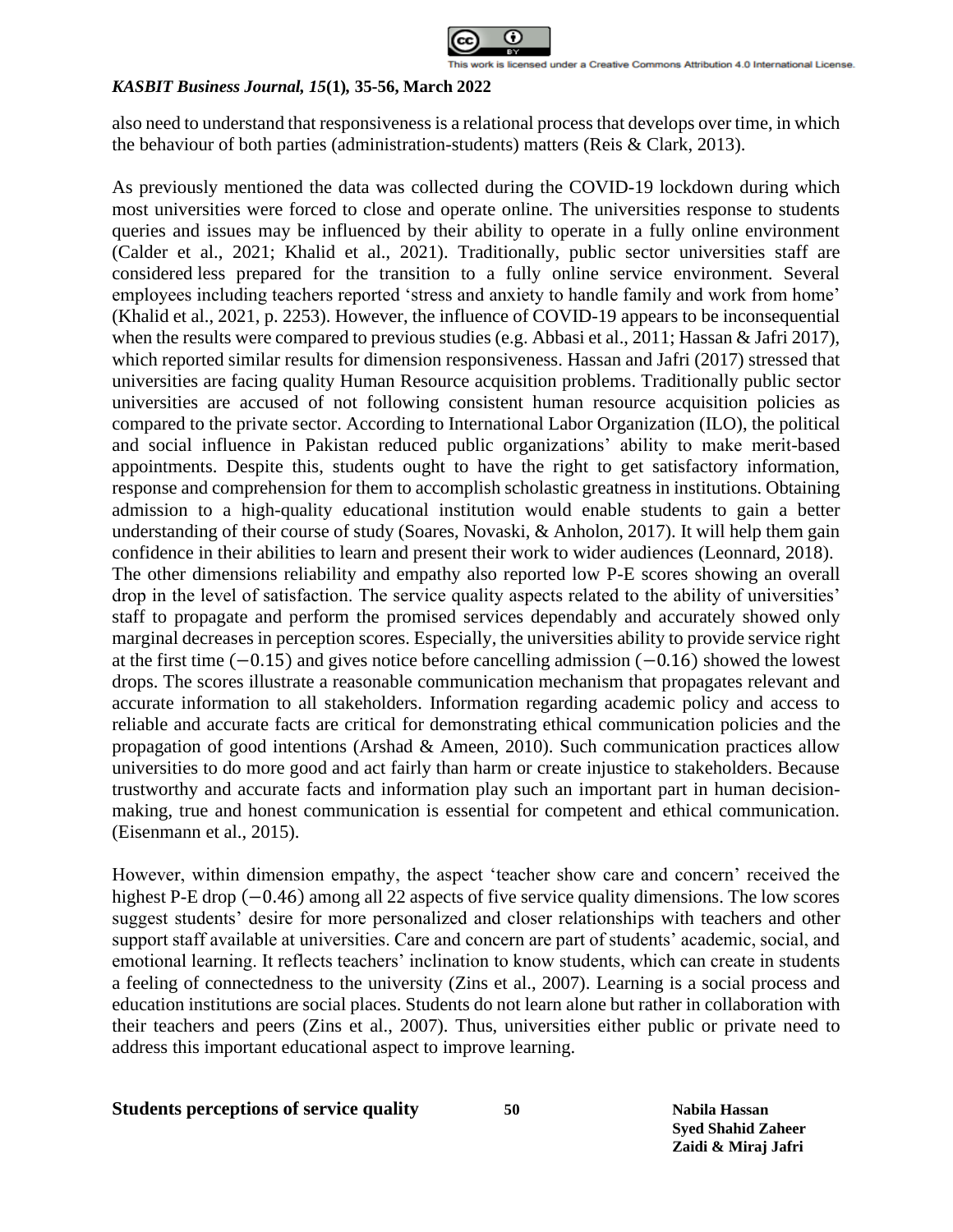

Besides, dimension assurance that comprised of service quality aspects such as students' trust in teachers, parents' trust in teachers abilities, secure and conducive environment comparatively received the overall highest mean scores  $(5.60 \text{ out of } 7.0 \text{ points})$  for both the private and public sector universities. In the context of an educational institution, assurance refers to the knowledge, courtesy and ability of a university's staff to convey trust, confidence and build genuine relationships with students (Lin Tan & Foo, 1999). Building honest and long-term "customer relationships is a primary, controllable means for service companies" to improve customers' perceptions (Parasuraman et al., 1991, p. 46). However, the P-E difference shows students high expectations dropped by 0.39 for the public and 0.26 points for the private sector. Within the dimension assurance, one aspect, students' trust in teachers shows the second-highest drop  $(P E = -0.44$ ) in satisfaction. The finding reflects students' trust that existed prior to enrolment weakened during their stay at the universities. It also shows a decline in student-teacher relationships that mainly occurs due to the imbalance of power between students and teachers and the prevalent use of coercion by teachers (Jamieson & Thomas, 1974). "The use of coercive power is shown to be negatively related to student satisfaction, learning, and the extent to which teacher influence transcends the classroom" (Jamieson & Thomas, 1974, p. 321). In the long term, improving teacher-student relationships and interactions have significant and positive implications for both the academic and social growth of students (Rimm-Kaufman & Sandilos, 2010). Hagenauer and Volet (2014) found students' trust in teachers' abilities significantly impacts students' outcomes, such as student motivation and drop-outs. These interactions can involve both in-class interaction and support as well interactions outside of classrooms (e.g., office visits). The better the quality of the relationship between students and teachers, the more satisfied the students are with the university (Hagenauer & Volet, 2014).

## **Conclusion**

We used a service quality model to determine the difference between perceptions and expectations of public and private sector university students in Pakistan. In the context of HEIs, students who use the university services can best describe service quality and not the service providers. Low scores were found for both public and private sector universities between users' perceptions and expectations of all 22 survey statements regarding different aspects of service quality. These results imply universities were unable to match students' initial expectations and students' satisfaction levels declined during their stay at university. The students showed dissatisfaction related to those service quality aspects that mostly demonstrate their relationships with teachers and support staff. According to Parasuraman et al. (1991), the decline of students' trust in teachers, care and concern shown by university's staff, the response rate of students' queries and delivery of promised services indicates "unrealized customer relationships". University relationships with their students are central to exceeding customer expectations. This process involved better response mechanisms, empathy, and assured service over and over again. Universities need to make sincere efforts to understand students' issues and provide personalized support based on the social, emotional, and academic well-being of their students. Universities chances of meeting and exceeding students' expectations seem higher when their claims are true to the service provided rather than an imaginative representation of the service. They need to work on service delivery and streamline feedback mechanisms to avoid service delivery failures. Applying the same treatment to every student might not work in these unprecedented times of

**Students perceptions of service quality 51 Nabila Hassan**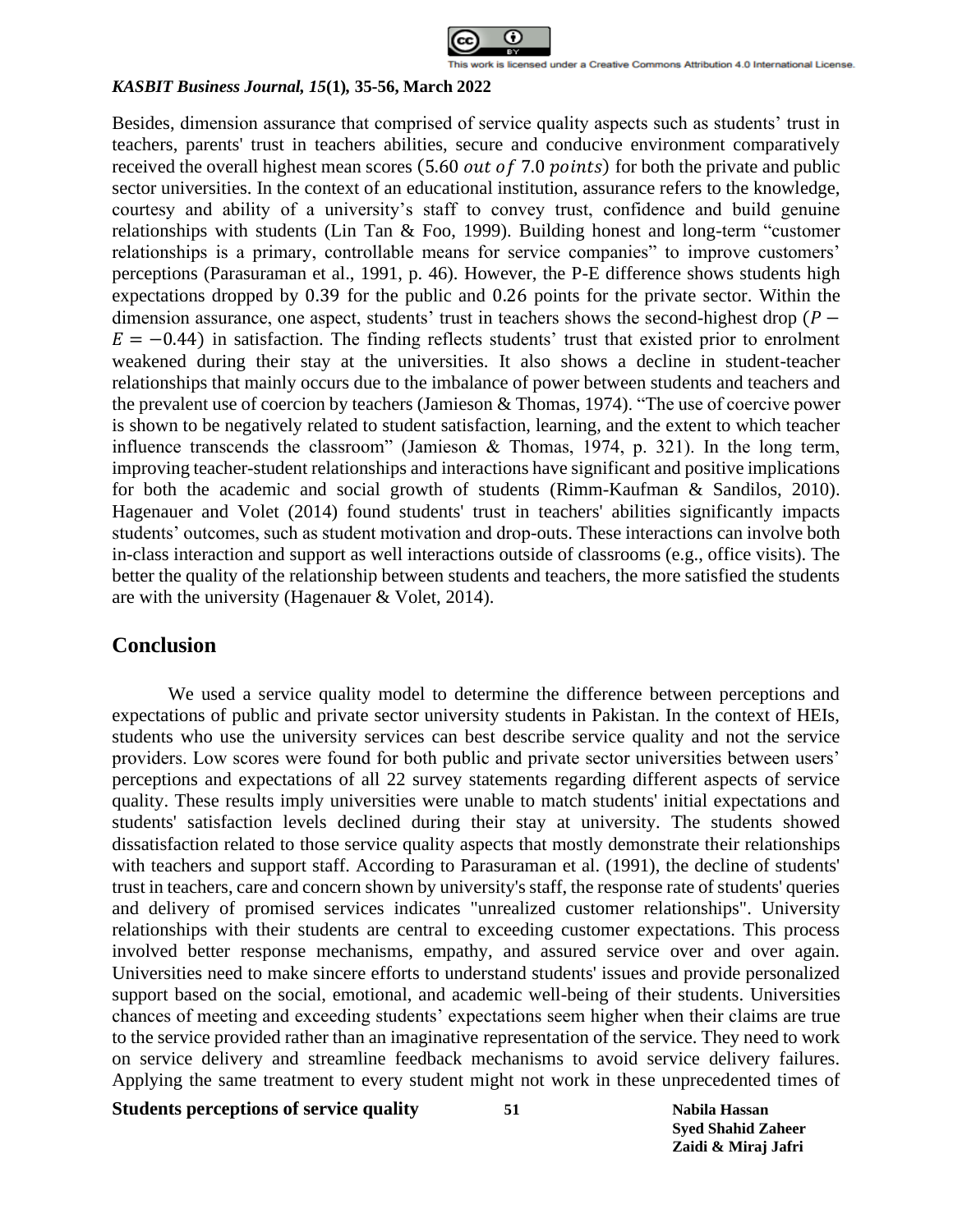

crisis (such as COVID-19). Therefore, the changing educational context due to COVID-19 demands universities and policymakers revisit students' needs and prioritization to provide students with personalized support based on social, emotional, and academic well-being. The analysis also suggested different sets of university wise results. Public sector universities appeared to be dealing with more issues related to the quality of their services than private sector universities. The physical infrastructure and other tangibility aspects that are most prioritized by the majority of students seem to be in a dire state of affairs.

# **Future research**

The study contributes to the application of the SERVQUAL model in the higher education sector. In particular, the study not only contributes to the existing knowledge about the service quality gap between public and private universities in Pakistan, it also provides new information on the service quality gap in the context of the COVID-19 crisis. However, due to the COVID-19 outbreak, the study sample size was limited to 218 students and was unable to reach out to more universities. Due to the closure of universities, researchers collected data using online methods only. The larger sample size could provide more data that could lead to more information and more precise estimates. Further, this study collected data from universities located in two provinces (Sindh and Punjab) of Pakistan. Future studies that would include universities from all provinces could increase the sample size and provide results that could be generalised to a larger audience. Another limitation was that the study collected quantitative data. For future research, a larger sample size and a mixed-methods approach that employs both quantitative and qualitative data collection and analysis should be adopted to generate more in-depth and generalised results.

# **References**

- Abbasi, M. N., Malik, A., Chaudhry, I. S., & Imdadullah, M. (2011). A study on student satisfaction in Pakistani universities: The case of Bahauddin Zakariya University, Pakistan. *Asian Social Science*, *7*(7), 209–219. https://doi.org/10.5539/ass.v7n7p209
- Abdullah, F. (2006). The development of HEdPERF: a new measuring instrument of service quality for the higher education sector. *International Journal of Consumer Studies*, *30*(6), 569–581. https://doi.org/10.1111/j.1470-6431.2005.00480.x
- Aboubakr, R. M., & Bayoumy, H. M. M. (2022). Evaluating educational service quality among dentistry and nursing students with the SERVQUAL model: A cross-sectional study. *Journal of Taibah University Medical Sciences*, *xxxx*. https://doi.org/10.1016/j.jtumed.2022.01.009
- Ahmad, S. (2018). *Unleashing the potential of a young Pakistan | Human Development Reports*. http://hdr.undp.org/en/content/unleashing-potential-young-pakistan
- Akhtar, C. S., Aamir, A., Khurshid, M. A., Abro, M. M. Q., & Hussain, J. (2015). Total rewards and retention: Case study of higher education institutions in Pakistan. *Procedia - Social and Behavioral Sciences*, *210*, 251–259. https://doi.org/10.1016/j.sbspro.2015.11.365
- Al-Alak, B. A., & Alnaser, A. S. M. (2012). Assessing the relationship between higher education service quality dimensions and student satisfaction. *Australian Journal of Basic and Applied Sciences*, *6*(1), 156–164.

Amelia, L., Hidayanto, A. N., & Hapsari, I. C. (2011). Analysis of IS/IT service quality in the

## **Students perceptions of service quality 52 Nabila Hassan**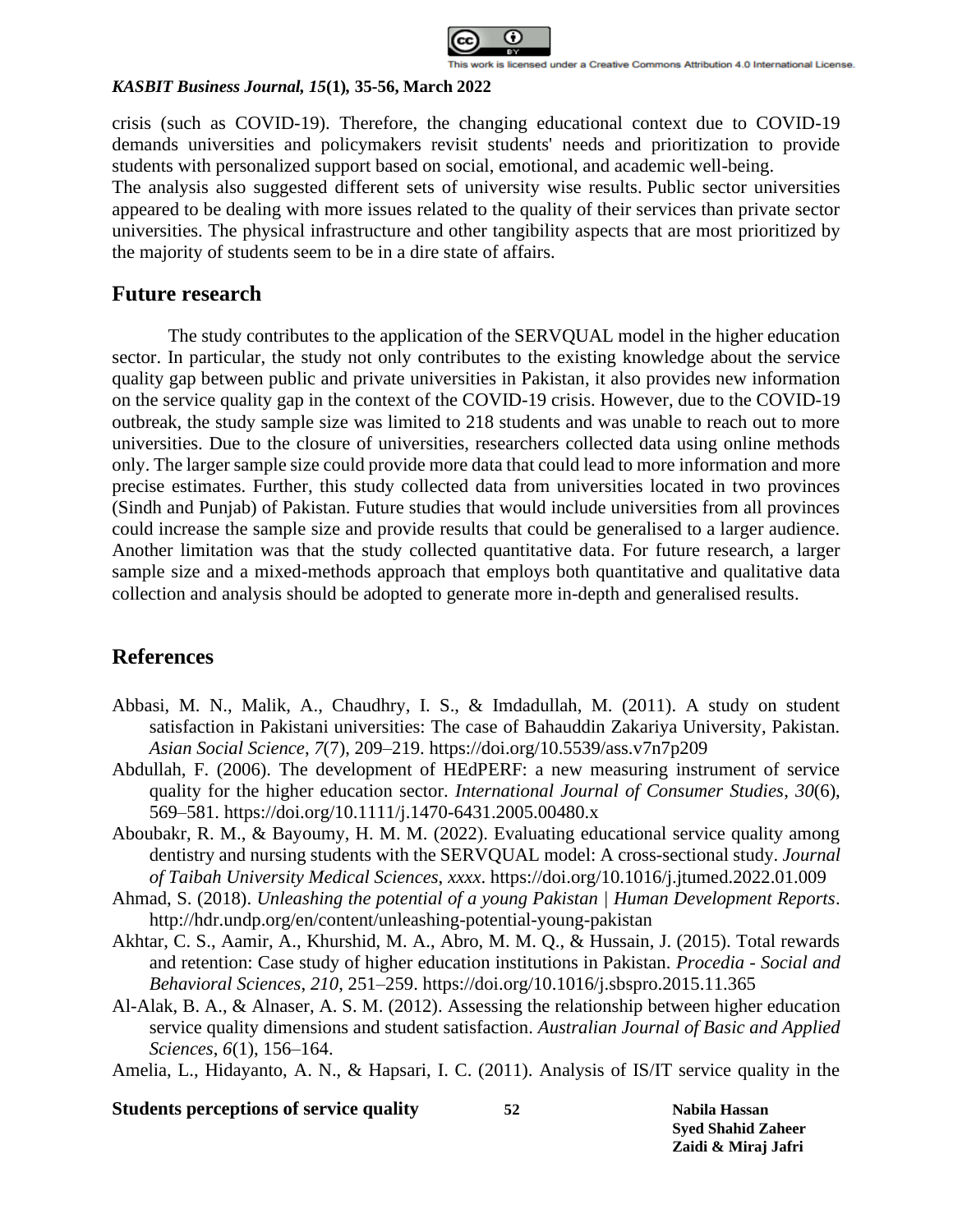

higher education with SERVQUAL: A case study of STMIK MDP Palembang. *The 2 Nd International Research Symposium in Service Management*, 26–30.

- Anderson, E. A. (1995). Measuring service quality at a university health clinic. *International Journal of Health Care Quality Assurance*, *8*(2), 32–37. https://doi.org/10.1108/09526869510081866
- Arshad, A., & Ameen, K. (2010). Service quality of the University of Punjab's libraries: An exploration of users' perceptions. *Performance Measurement and Metrics*, *11*(3), 313–325. https://doi.org/10.1108/14678041011098578
- Babakus, E., & Mangold, W. G. (1992). Adapting the SERVQUAL scale to hospital services: An empirical investigation. *Health Service Research*, *26*(2), 767–786. https://www.ncbi.nlm.nih.gov/pmc/articles/PMC1069855/pdf/hsresearch00075-0070.pdf
- Barnes, B. R. (2007). Analysing service quality: The case of post-graduate Chinese students. *Total Quality Management & Business Excellence*, *18*(3), 313–331. https://doi.org/10.1080/14783360601152558
- Brown, T. J., Churchill, G. A., & Peter, J. P. (1993). Improving the measurement of service quality. *Journal of Retailing*, *69*(1), 127–139. https://doi.org/10.1016/S0022-4359(05)80006-5
- Calder, N., Jafri, M., & Guo, L. (2021). Mathematics education students' experiences during lockdown: Managing collaboration in elearning. *Education Sciences*, *11*(4), 1–16. https://doi.org/10.3390/educsci11040191
- Carman, J. M. (1990). Consumer perceptions of service quality: an assessment of the SERVQUAL dimensions. *Journal of Retailing*, *66*(1), 33–55. https://doi.org/10.1016/S0148- 2963(99)00084-3
- Cook, A., & Leckey, J. (1999). Do expectations meet reality? A survey of changes in first‐year student opinion. *Journal of Further and Higher Education*, *23*(2), 157–171. https://doi.org/10.1080/0309877990230201
- Cronin, J. J., & Taylor, S. A. (1992). Measuring service quality: A reexamination and extension. *Journal of Marketing*, *56*(3), 55. https://doi.org/10.2307/1252296
- DeShields, O. W., Kara, A., & Kaynak, E. (2005). Determinants of business student satisfaction and retention in higher education: applying Herzberg's two‐factor theory. *International Journal of Educational Management*, *19*(2), 128–139. https://doi.org/10.1108/09513540510582426
- Douglas, J., McClelland, R., & Davies, J. (2008). The development of a conceptual model of student satisfaction with their experience in higher education. *Quality Assurance in Education*, *16*(1), 19–35. https://doi.org/10.1108/09684880810848396
- Eisenmann, M., O'Neil, J., & Geddes, D. (2015). An examination of the validity, reliability and best practices related to the standards for traditional media. *Research Journal of the Institute for Public Relations*, *2*(1), 1–28. http://www.instituteforpr.org/wpcontent/uploads/Eisenmann\_ONeil\_Geddes\_REVISIONS\_V2\_01\_07\_2015.pdf
- Ginsburg, M. B. (1991). *Understanding educational reform in global context: Economy, ideology, and the state* (GINSBERG (ed.)). ROUTLEDGE; Taylor &Francis.
- Gruber, T., Fuß, S., Voss, R., & Gläser-Zikuda, M. (2010). Examining student satisfaction with higher education services: Using a new measurement tool. *International Journal of Public Sector Management*, *23*(2), 105–123. https://doi.org/10.1108/09513551011022474
- Hagenauer, G., & Volet, S. E. (2014). Teacher-student relationship at university: an important yet under-researched field. *Oxford Review of Education*, *40*(3), 370–388.

### **Students perceptions of service quality 53 Nabila Hassan**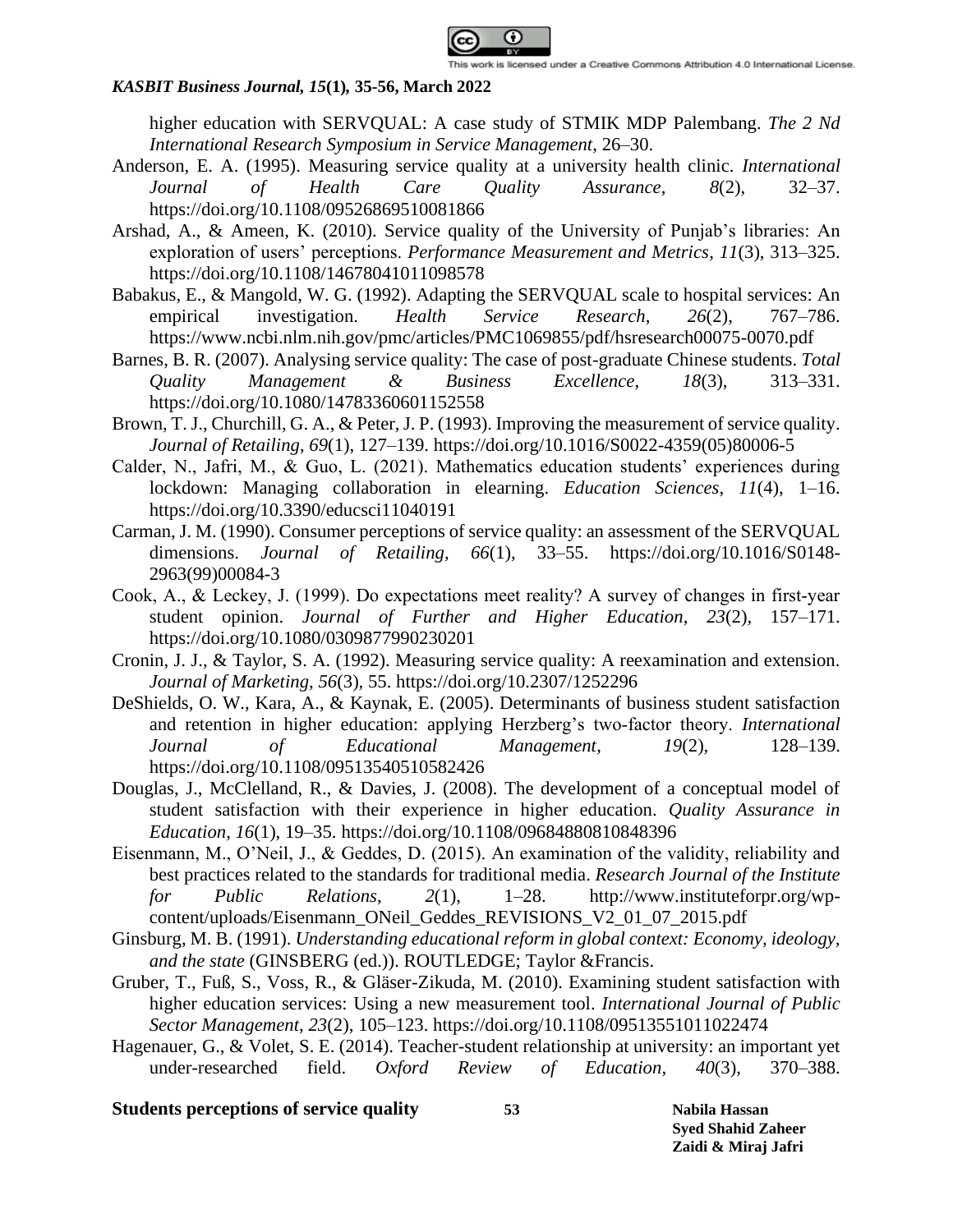

https://doi.org/10.1080/03054985.2014.921613

- HamidUllah, M., Ajmal, M., & Rahman, F. (2011). *Analysis of Quality Indicators of Higher Education in Pakistan*. 1–16. https://doi.org/April 10, 2015
- Hassan, N., & Jafri, M. H. (2017). Students' perception of relative importance of the five SERVQUAL and SERVPERF dimensions in educational institutions: A selected study of private universities in Sind. *GMJACS*, *7*(2), 35–49. http://gmjacs.bahria.edu.pk/wpcontent/uploads/2018/01/paper-03.pdf
- Helgesen,  $\emptyset$ ., & Nesset, E. (2007). What accounts for students' loyalty? Some field study evidence. *International Journal of Educational Management*, *21*(2), 126–143. https://doi.org/10.1108/09513540710729926
- Hill, F. M. (1995). Managing service quality in higher education: the role of the student as primary consumer. *Quality Assurance in Education*, *3*(3), 10–21. https://doi.org/10.1108/09684889510093497
- Hill, M. C., & Epps, K. K. (2010). Does physical classroom environment affect student Performance , student satisfaction , and student evaluation of teaching in the College Environment. *Academy of Educational Leadership Journal*, *14*(4), 65–79.
- Hossain, B. M. S. (2013). *Development of a Model to Enhce Effective Total Quality Management iigher Education Institutions.*  $8(2)$ , 57–62. https://doi.org/10.5829/idosi.aejsr.2013.8.2.1114
- Hossain, B. M. S., & Abdullah, F. (2006). Measuring service quality in higher education: HEdPERF versus SERVPERF. *Marketing Intelligence & Planning*, *24*(1), 57–62. https://doi.org/10.1108/02634500610641543
- Husain, I. (2005). *Education, employment and economic development in Pakistan*.
- Jamieson, D. W., & Thomas, kenneth W. (1974). Power and conflict in the student-teacher relationship. *The Journal of Applied Behavioral Science*, *10*(3), 321–336. https://doi.org/10.1177/002188637401000304
- Juillerat, S., & Schreiner, L. A. (1996). The role of student satisfaction in the assessment of institutional effectiveness. *Assessment Update*, *8*(1), 8–9. https://doi.org/10.1002/au.3650080108
- Khalid, A., Akhtar, C. S., Naveed, S., & Mukarram, S. (2021). A novel experience of online education in public sector universities: Challenges and lessons learnt from Pakistan. *Elementary Education Online*, *20*(4), 2249–2259. https://doi.org/10.17051/ilkonline.2021.04.257
- Khan, M., & Nawaz, M. (2011). Teaching quality in higher education: What do we need to improve? *Interdicilinary Journal of Research in Business*, *1*(4), 37–42.
- Khoo, S., Ha, H., & McGregor, S. L. T. (2017). Service quality and student/customer satisfaction in the private tertiary education sector in Singapore. *International Journal of Educational Management*, *31*(4), 430–444. https://doi.org/10.1108/IJEM-09-2015-0121
- Khurshid, N., Khurshid, J., Zaheer, S., Asad, S., & Mehmood, S. (2021). Study on service quality and student satisfaction : the competitive dimension of the physical infrastructure of Pakistani universities. *Elementary Education Online*, *20*(1), 2159–2169. https://doi.org/10.17051/ilkonline.2021.01.237
- Lawton, S. B. (1992). Why restructure?: an international survey of the roots of reform <sup>1</sup>. *Journal of Education Policy*, *7*(2), 139–154. https://doi.org/10.1080/0268093920070202
- Lee, S. Y. (2006). Expectations of employees toward the workplace and environmental

### **Students perceptions of service quality 54 Nabila Hassan**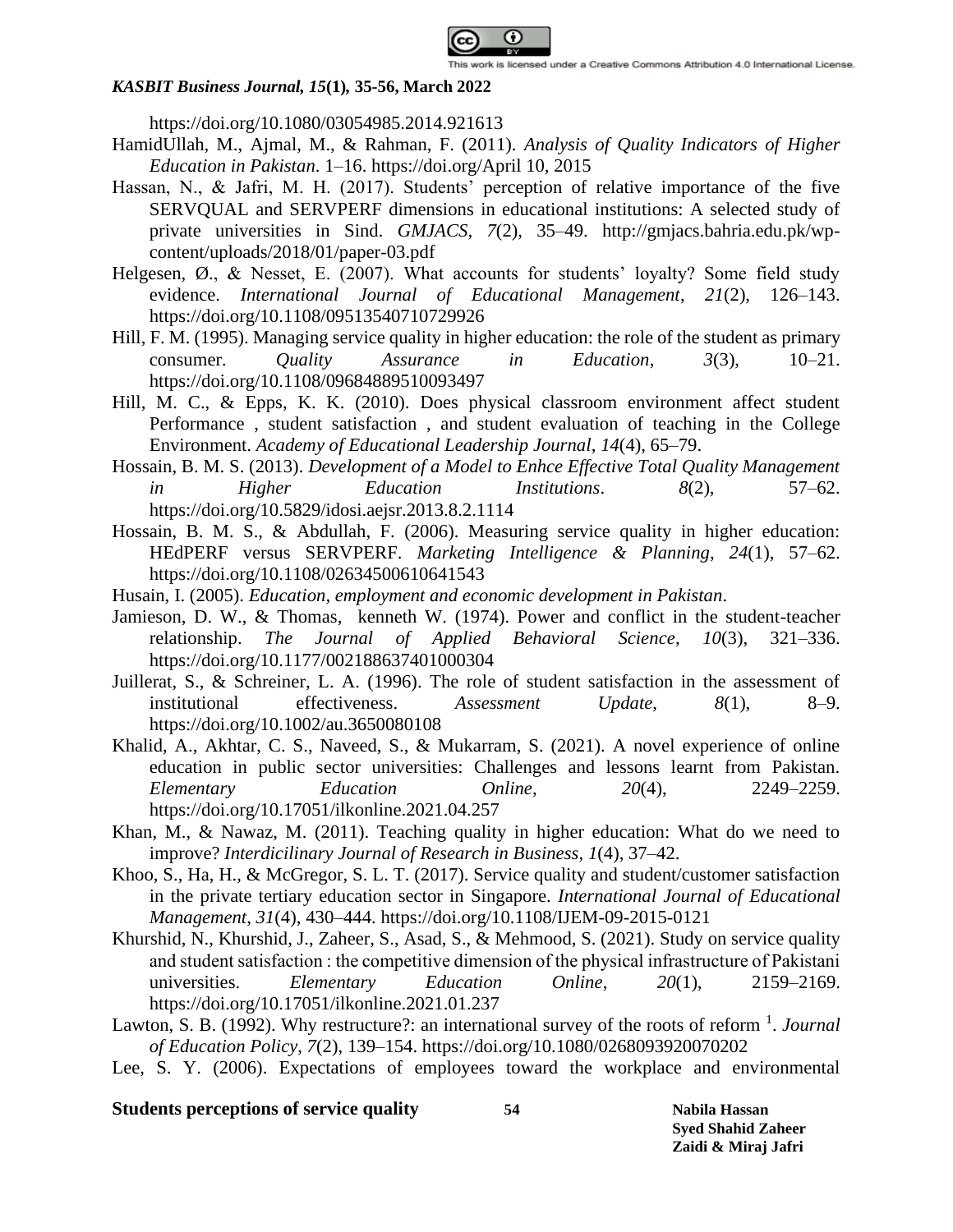

satisfaction. *Facilities*, *24*(9–10), 343–353. https://doi.org/10.1108/02632770610677628

- Letcher, D., & Neves, J. (2010). Determinants of undergraduate business student satisfaction. *Research in Higher Education Journal*, 1–26. https://doi.org/10.1108/IJQSS-08-2015-0058
- Lin Tan, P., & Foo, S. (1999). Service quality assessment: A case study of a Singapore statutory board library. *Singapore Journal of Library & Information Management*, *28*, 1–23. https://pdfs.semanticscholar.org/0718/8021b47138a3d9c8b343f161f99b8567522e.pdf
- Low, L. (2000). *Are college students satisfied? A national analysis of changing expectations. New agenda series.* https://eric.ed.gov/?id=ED451816
- Malik, M. E., Danish, R. Q., & Usman, A. (2010). The impact of service quality on students' satisfaction in higher education Institutes of Punjab. *Journal of Management Research*, *2*(2), 1–11. https://doi.org/10.5296/jmr.v2i2.418
- Marzo Navarro, M., Pedraja Iglesias, M., & Rivera Torres, P. (2005). A new management element for universities: satisfaction with the offered courses. *International Journal of Educational Management*, *19*(6), 505–526. https://doi.org/10.1108/09513540510617454
- McElwee, G., & Redman, T. (1993). Upward Appraisal in Practice: An illustrative example using the Qualed Model. *Education + Training*, *35*(2), 27–31. https://doi.org/10.1108/EUM0000000000298
- Palupi, D., & Ramadhani, Y. C. (2020). Analysis of Educational quality based on quality, Servqual and retention of students. *Journal of Economics and Management Sciences*, *3*(2), 11–20.
- Parasuraman, A., Berry, L., & Zeithaml, V. (1991). Understanding customer expectations of service. *MIT Sloan Management Review*, *32*(3), 39.
- Parasuraman, A., Zeithaml, V. A., & Berry, L. L. (1985). A Conceptual Model of Service Quality and Its Implications for Future Research. *Journal of Marketing*, *49*(4), 41. https://doi.org/10.2307/1251430
- Parasuraman, A., Zeithaml, V., & Berry, L. (1991). Understanding Customer Expectations of Service. *Sloan Management Review*, *32*(3), 39.
- Parasuraman, Zeithaml, V. A., & Berry, L. L. (1988). SERVQUAL: a multiple-item scale for measuring consumer perceptions of service quality. *Journal of Retailing*, *64*(1), 12–40. https://doi.org/10.1016/S0148-2963(99)00084-3
- QAA. (2017). *Country Report: The Islamic Republic of Pakistan*. http://www.qaa.ac.uk/docs/qaa/international/country-report-pakistan-2017.pdf?sfvrsn=8acaf781\_6
- Qureshi, M. I., Khan, K., Bhatti, M. N., Khan, A., & Zaman, K. (2012). Quality function deployment in higher education institutes of Pakistan. *Middle East Journal of Scientific Research*, *12*(8), 1111–1118. https://doi.org/10.5829/idosi.mejsr.2012.12.8.1639
- Ramsden, P. (1998). Managing the effective university. *Higher Education Research & Development*, *17*(3), 347–370.
- Reis, H. T., & Clark, M. S. (2013). Responsiveness. In *The Oxford handbook of close relationships.* (pp. 400–423). Oxford University Press.
- Rigotti, S., & Pitt, L. (1992). SERVQUAL as a Measuring Instrument for Service Provider Gaps in Business Schools. *Management Research News*, *15*(3), 9–17. https://doi.org/10.1108/eb028197
- Rimm-Kaufman, S., & Sandilos, L. (2010). Improving students' relationships with teachers. In *APA*. https://www.apa.org/education-career/k12/relationships
- Sukardi, Wildan, & Subhani, A. (2022). The quality of entrepreneurship development service

### **Students perceptions of service quality 55 Nabila Hassan**